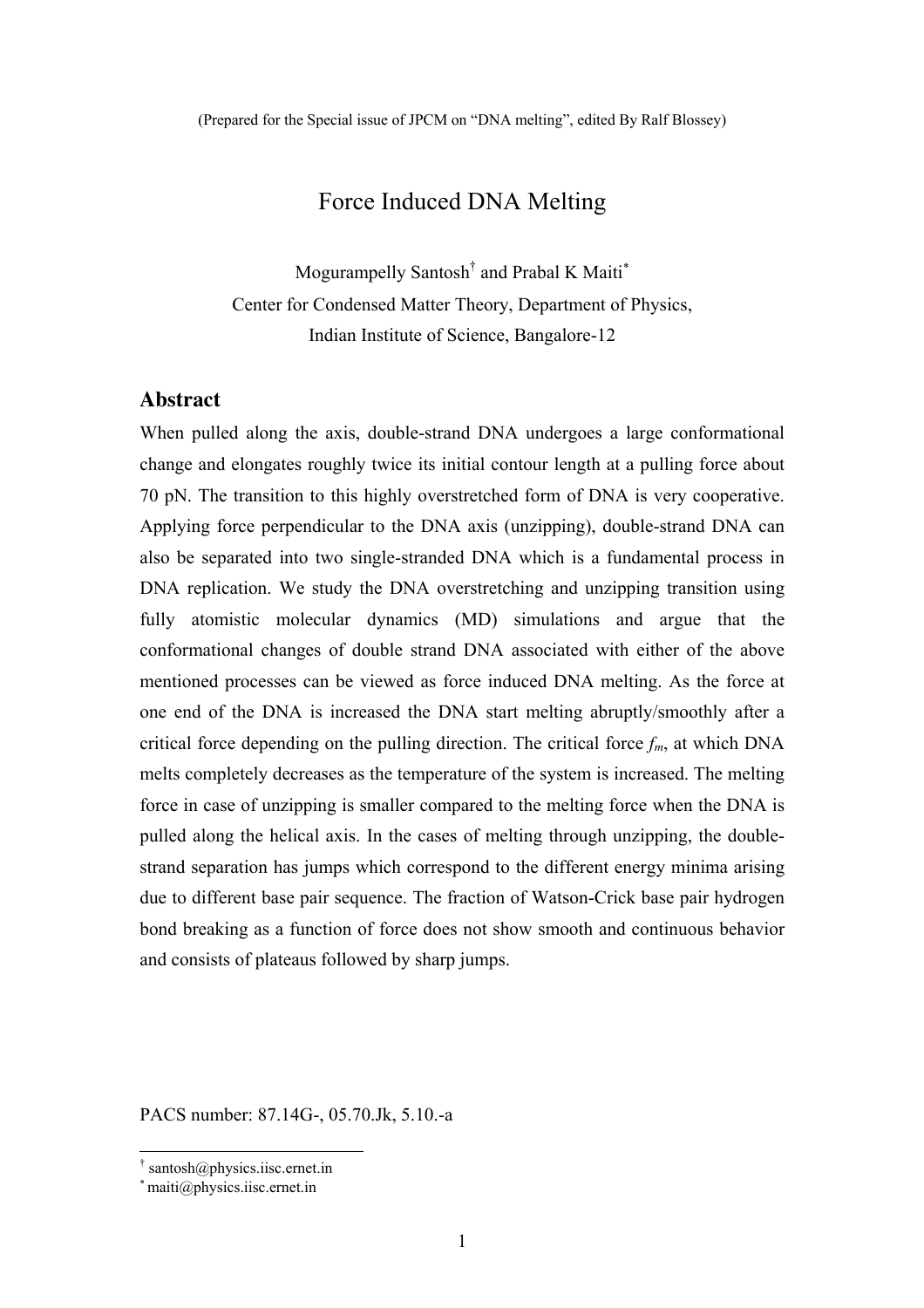### 1. **Introduction**

DNA melting is the process of breaking of Watson-Crick (WC) hydrogen bonds (HB) in double-stranded DNA (dsDNA) to form two separate single-stranded DNA (ssDNA). Thermodynamically stable dsDNA can be denatured by increasing the temperature or by applying force at one end of dsDNA or doing titration with acid/alkali<sup>1</sup>. In living organism strand separation can be induced by enzyme or proteins. The process of DNA strand separation resulting in the melting of dsDNA whether induced by increasing temperature or by force is fundamental in understanding important biological processes such as DNA transcription and replication which requires opening of the two strands of DNA. In the case of thermally assisted melting the unbinding of the two strands occurs with the increase in temperature  $2$  and the melting transition can be detected by calculating the fraction of HB (*fhb*) breaks as a function of temperature. At low temperature all the WC base pairing remains intact and *fhb* is one. Thermal fluctuations can cause a small fraction of base pairs to loose their WC base pairing and forming transient denaturated bubbles whose size can vary from few broken base pairs to 200 base pairs. These denatured bubbles can be monitored by single molecule experiments and understood in terms of stochastic approaches  $3-6$ . Bubbles in different regions of dsDNA can also coalesce with increasing temperature  $\overline{a}$ . As the temperature is increased WC base pairing starts breaking and *fhb* keep on decreasing and finally goes to zero when the two strands get separated completely. So for homopolymer (DNA having only AT or GC base pairs)  $f_{hb}$  decreases smoothly with temperature. However, for heterogeneous sequence variation of *fhb* as a function of temperature shows steps like behavior due to the difference in HB base pairing energy of AT vs GC. Depending on the base sequences the melting temperatures also vary accordingly: DNA having AT rich domains will melt at lower temperature compared to DNA having more GC rich domains. The process of thermally assisted DNA melting has been studied extensively over last few decades in the framework of Poland-Scheraga model <sup>8-13</sup> which was proposed more than 40 years ago and the model has been progressively refined to understand various aspects of DNA melting <sup>14-16</sup>. This model consists of alternate regions of denatured loops (single stranded) and bound segments (double stranded). The denatured loop regions are dominated by entropy gain on disruption of base pairs and the bound segments are dominated by the hydrozen bonding of base pairing as well as base stacking. Thus, double helical bound segments are energetically more favorable over the single stranded denatured loops whereas the single stranded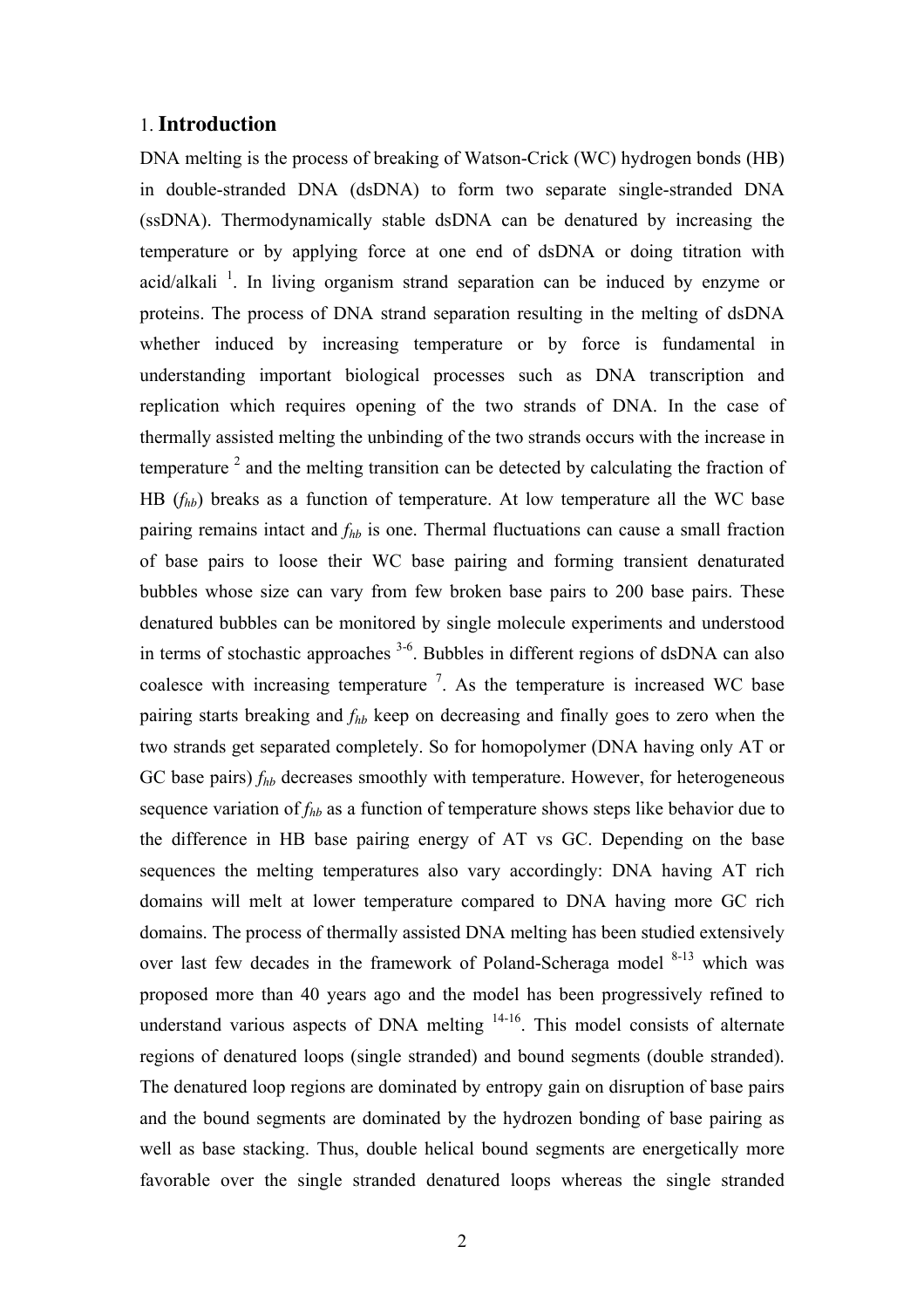denatured loops are entropically more favorable over double stranded segments. As the denatured/melting conditions are increased (such as force, temperature etc.) the loops start growing and finally at critical melting conditions the dsDNA separates into two ssDNA. It was found that the order of phase transition is determined by the critical loop exponent *c* of the underlying loop class which determines the average loop size  $\sim 1/l^c$ , where *l* is the length of denatured loop <sup>9, 17, 18</sup>. The entropy of the denatured loop is calculated by modeling them as ideal random walks and selfavoiding random walks which predicts a continuous denaturation transition in both two and three dimensions. The force induced melting transition also observed to be a continuous phase transition  $17$ . However, inclusion of excluded-volume interactions between denatured loops and the rest of the chain seems to drive the transition from continuous to discontinuous<sup>9</sup>. Another class of model originally proposed by Peyrard-Bishop (PB)  $^{19, 20}$  has also extensively used to study the DNA denaturation transition 19, 21-25. In this model, the bases in the two strands are allowed to move only in the HB direction connected by a Morse potential representing the HB whereas the bases in the same strand are coupled harmonically. In the framework of PB model, various groups have analyzed the statistical mechanics of the DNA denaturation transition using transfer integral technique and have calculated the inter-strand separation as a function of the temperature. This model allows the local melting of HBs and formation of denaturation bubbles. Later several groups have used PB model to study DNA unzipping process  $12, 26-28$  as well. All these studies have provided increased insight into various aspects of the DNA melting and unzipping but controversies remain regarding the order of this melting/unzipping transition and little is known about the kinetics and intermediate states during the melting/unzipping transitions. We expect molecular dynamics simulation to play a significant role giving molecular level understanding of various stages of melting/unzipping transitions.

With the advance of single molecule experimental techniques like optical tweezers or atomic force microscopy (AFM) it has now been possible to study the structural details of the single DNA (both dsDNA and ssDNA) under external force at varying physiological conditions. Several experimental and theoretical groups 17, 29-39 have studied structural transformation of DNA by applying force at one end of the dsDNA. When subjected to an external force dsDNA exhibits different force-extension regimes 30-32, 40. For example, in the low - force regime, the elasticity of dsDNA is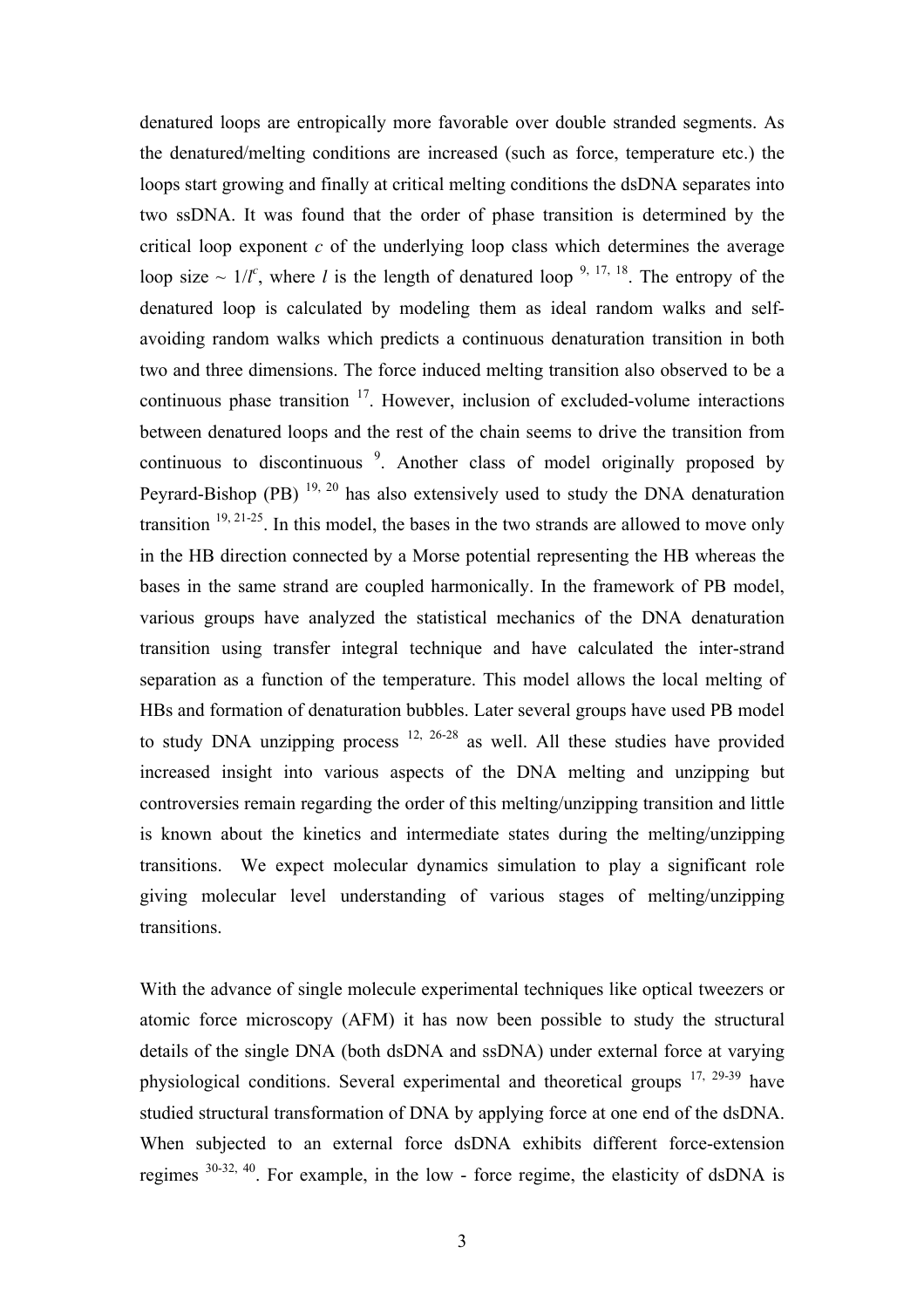entropy dominated and the experimental force-extension data obtained in these experiments can be excellently described by the standard entropic worm-like chain model <sup>29, 30, 41</sup>. At large forces, the stacking potential can no longer stabilize the Bform configuration of dsDNA and the (optimally) stacked helical pattern is severely distorted  $42$ , and therefore a structural transition from canonical B-form to a new overstretched conformation called S-DNA is observed. The structural modification of the DNA under pulling was also studied through molecular mechanics by Lavery and co-workers 31, 43, 44 and they proposed a structural transition from canonical B-form to a new overstretched conformation called S-DNA depending on the pulling protocol. If both the 3' ends are pulled, DNA unwinds upon stretching and DNA adopts a ladder like structure. On the other hand if both 5' ends are pulled, double helix structure is preserved and the structure is characterized by strong base-pair inclination and a narrower minor groove compared to the original B-DNA. These molecular modeling studies on this B-S transition of the DNA indicated that the DNA can be stretched to twice its initial length without losing the hydrogen bonding between the DNA bases. Later in a series of paper Bloomfield and co-workers argue that the overstretching transition at high force regime can be viewed as the force induced melting of the two strands of DNA <sup>45-48</sup> instead of viewing as a transition to a new form (so-called S-DNA) of DNA. On the basis of the existing experimental and simulation studies it has not been possible to conclusively validate or disapprove either of the viewpoints of the DNA overstretching transition. With the advent of faster computer and more realistic force field for DNA simulation, there were attempts to study the DNA overstretching transition at atomistic level and several recent studies <sup>49-52</sup> have given increasingly detailed molecular picture, energetic and role of entropy in the DNA overstretching transition. There also exist several single molecule experiments where one pulls apart both the strands of DNA in the direction perpendicular to the helix axis like a zipper by pulling the 3' and 5' terminal at the same end of DNA  $^{33-38}$ . The experiments have been performed either at constant displacement ensemble or at constant force ensemble. Unzipping experiments for homo-polymer at constant force ensemble shows that with the increase of force hydrogen bonding of successive base pairing breaks continuously and DNA undergoes an unzipping transition once the applied force exceeds a critical threshold value. However, for hetero sequence DNA unzipping transition shows jumps in the number of hydrogen bond breaking corresponding to the energy barrier required to break various base pair sequence. Theoretical studies have established that the number of unpaired bases (broken HB)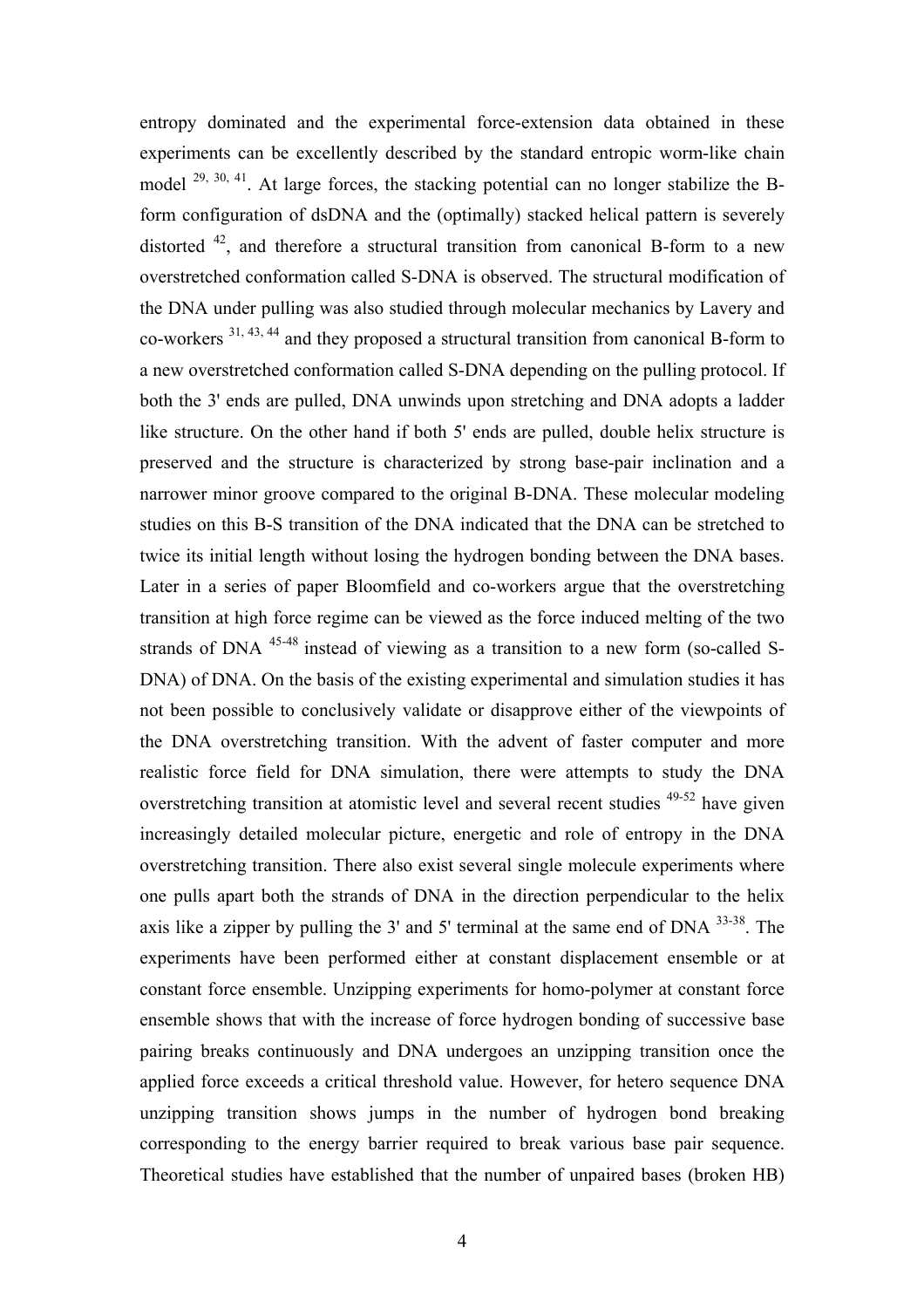near the unzipping transition diverges much more strongly for hetero sequence of DNA than for homopolymer DNA.

To our knowledge apart from the works by Piana  $50$  and Harris et. al.<sup>51</sup>, there are no other microscopic studies which give a molecular level picture of the overstretching transition of the DNA under high force and provide with the confirmation if there is a melting transition associated with this overstretching transition. There also exist no molecular level studies of the DNA unzipping transition. Here we report large scale fully atomistic MD simulation of DNA stretching/unzipping under external force and demonstrate the force induced melting of the DNA duplex. Atomic level description of DNA melting and unzipping can provide insight into the several biological processes like DNA replication, RNA transcription and interaction of proteins that specifically bind to DNA. The rest of the paper is organized as follows: in section 2 we give the details of simulation methodology, section 3 gives the detail of the results from DNA overstretching and unzipping simulations. Finally in section 4 we give a summary of major results and conclude.

#### **2. Simulation Details**

All MD simulations reported in this paper used the AMBER9 software package <sup>53</sup> with the all-atom AMBER99 force field  $54, 55$ . A forcing routine has been added to AMBER9 to do the simulation at constant force and is available upon request. The electrostatic interactions were calculated with the Particle Mesh Ewald (PME) method <sup>56, 57</sup> using a cubic B-spline interpolation of order 4 and a  $10^{-4}$  tolerance set for the direct space sum cutoff. A real space cut off of 9Å was used both for the electrostatic and van-der Waals interactions with a non-bond list update frequency of 10.

The starting structure for the DNA duplex with the sequence d(CGCGAATTCGCG) was built using nucgen module of AMBER suite of programs. Using the LEaP module in AMBER, the DNA structure was immersed in a water box using the TIP3P model for water. The box dimensions were chosen in order to ensure a 10Å solvation shell around the DNA structure in its fully extended/unzipped form when the DNA melts. In addition, some waters were replaced by Na+ counter ions to neutralize the negative charge on the phosphate backbone groups of the DNA structure. This gives system size comprising 9026 water molecules and 22 number of Na+ ions in a box of dimension  $47x50x122$   $\AA$ <sup>3</sup> for pulling along the DNA helical axis. This corresponds to 130 mM of Na+ ion concentration. For the unzipping case we have 14986 water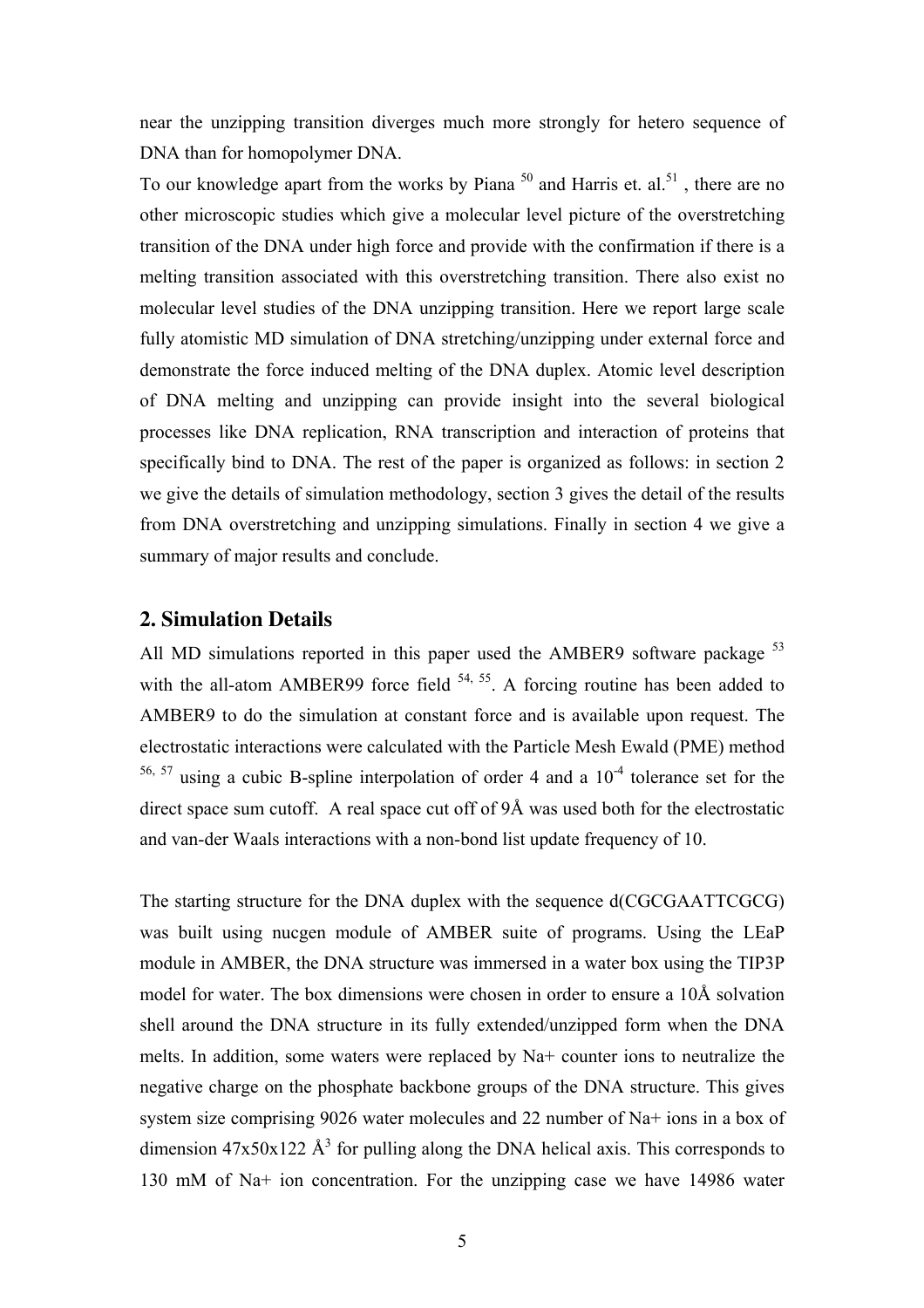molecules and 22 number of ions in a box of dimension  $140x69x49 \text{ Å}^3$ . The system was then subjected to the equilibration protocol outlined in our previous work  $58, 59$ . We have used periodic boundary conditions in all three directions during simulation. The external force was applied at one end on O3' and O5' atoms on each strand as shown in figure **1**. For forcing along helix axis, we kept one end of DNA fixed and applied force on the other end O3' and O5' atoms of DNA. On the other hand for the case where force is applied perpendicular to the helix axis, we kept one end of DNA free and applied force on the other end. Different force attachments such as O3' - O3', O5' - O5' and O3' - O5' at the two ends of DNA (or O3' - O5' at the same end) will result different conformational structures during pulling <sup>44</sup>. The external force started at 0 pN and increased linearly with time steps depending on the forcing rate till the DNA melts completely. The rate of forcing used for these studies was 0.0001 pN/fs. For comparison, we have also studied the melting process by pulling at higher rate of 0.001 pN/fs. It should be pointed out that a typical pulling rate in an AFM experiment is of the order of 10000 pN/s. So our forcing protocol is several orders of magnitude faster than that used in single molecule experiment. Hence the magnitude of force required for overstretching or unzipping will be larger compared to those observed experimentally. To understand temperature dependence of the force induced melting transition we have also done the pulling and unzipping simulations at the following temperatures: 300K, 312K, 325K and 350K.

# **3. Results and discussion**

## **3.1 DNA pulling along helical axis**

Figure **2** gives the force-extension curve for the duplex DNA at various temperatures. The force-extension curve consists of an entropic regime where, the extension of DNA beyond its contour length is negligible and this regime continues till 50 pN. This is followed by a highly nonlinear regime where DNA gets stretched almost 50% to 60% of its initial length with slow increase in force and this regime continues till 200 pN. Beyond this regime is the elastic regime where the DNA helical structure starts to deform and at the end of this elastic regime DNA structure transforms to a ladder like structure (so called S form of the DNA). The elastic regime continues till 500 pN. From the slope of this elastic regime we can get estimate of the stretch modulus of DNA which turns out to be 750 pN (corresponding to a salt concentration of 130 mM) and compares well with the available experimental values. From the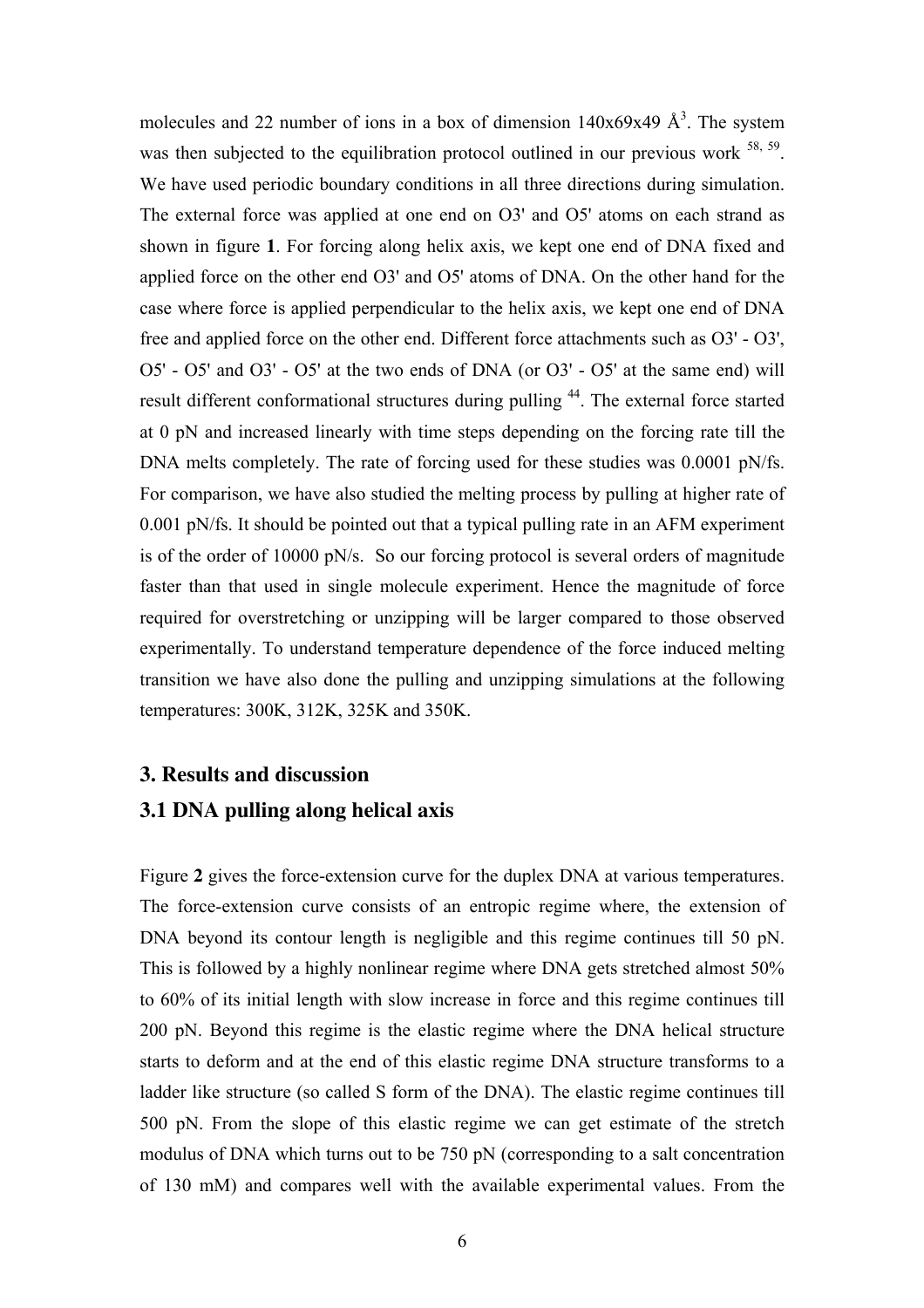temperature dependence of the force-extension curves we can estimate how the stretch modulus of dsDNA changes with temperature and will be the subject of future publication. With increase in temperature the magnitude of force at which DNA extension is double of its initial contour length decreases clearly indicating the DNA melting. Beyond the elastic regime is the overstretched structure of DNA which is followed by strand separation. Whether the ladder like structure is a melted state or another form of DNA is the topic of debate in last few years. To have closer look at this issue in figure **3** we show instantaneous snapshots of DNA structure at various pulling forces for simulation at  $350K$ . As the force increases, at around  $150$  pN  $(2<sup>nd</sup>$ snapshots) we see the appearance of "holes" or bubbles region (similar to those observed by Harris et. al.  $51$ ) where several WC base paring is disrupted. Generally hydrogen bond is represented as D-H…A where D is the donor and A is the acceptor which is bonded to D through H-atom. In case of DNA, D is N atom and A is either N or O atoms depending on AT and GC base pairing. When the distance between D and A atoms is less than 2.7 Å and the angle ∠DHA is greater than 130°, we say that the atom A is hydrogen bonded to atom D otherwise the HB is broken. With increase in force the DNA extension increases sharply and the ladder like structure (see snapshot at 290 pN) is obtained at a force of  $\sim$  255 pN where the DNA extension is 85%. At this extension  $f_{hb} = 0.43$  which means that almost 60% of the WC base paring is lost in the ladder like structure and so it is a partially melted structure. This might indicate that indeed the so called S-DNA is partially melted form of DNA. Of course the complete melting of the duplex (which we define to be the case when the number of broken HBs is 80% of initial HBs (i.e.,  $f_{hb} = 0.2$ ) and the corresponding force as melting force  $(f_m)$ ) happens at a force  $f_m = 266$  pN which is higher than the force required for the appearance of the ladder like structure. In general the ladder like structure is expected to obtain 10-15 pN below the melting force  $f_m$ . Note that similar picture emerges at other temperatures as well. It is also worth mentioning that at low forcing rate the above mentioned regimes in the force-extension curves shifts to much lower force values as will be discussed in section 3.2.

To see whether the force induced structural transformation is related to the melting of the dsDNA, or just gives rise to another form of DNA (so called S-DNA) we estimate the fraction of hydrogen bonded base pairs (*fhb*) as a function of applied force for different temperatures. In figure **4** we plot *fhb* as a function of applied force at four different temperatures. We see that up to 108 pN all the WC base pairing remain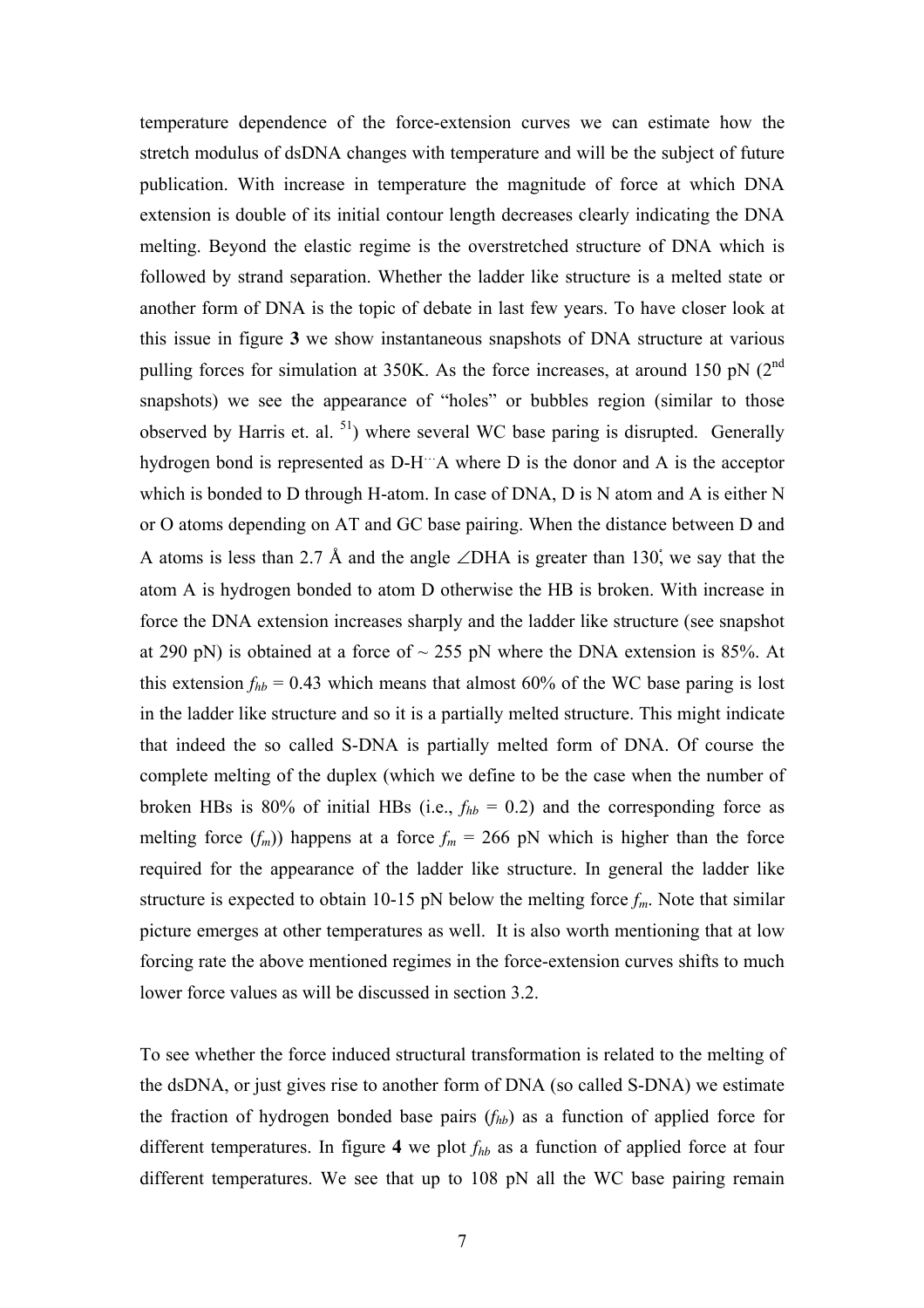intact leading to  $f_{hb} = 1$  for all temperatures. Once a critical force is reached, hydrogen bonds involved in WC base pairing starts breaking and *fhb* starts decreasing with increasing force. The magnitude of the critical force needed to initiate the HB breaking at 300 K is 162 pN which decreased to 108 pN when the temperature is increased to 350 K. It can be observed from figure 4, that the melting force  $f_m$ , decreases with increased temperature. For example, the melting force *fm* is 416 pN at 300 K which came down to 266 pN at 350 K. Beyond the temperature dependent critical force, *fhb* decreases very sharply for all temperatures. However, the decrease is not smooth but shows steps like behavior separated by sharp jumps. This behavior can be related to the base pair sequence in the DNA because of the fact that for a given temperature AT rich domains melt at smaller force compared to GC rich domains.

To get more detailed microscopic view of the thermodynamic stability of the duplex DNA under stretching force we compute the internal energy of DNA as a function of its extension. To compute the internal energy of DNA we first partition the potential energy into a sum over atoms. This is done by assigning half the energy for every two-body interaction to each of the two atoms, all the energy for each three-body interaction and each four-body inversion term to the central atom, half the energy for every four-body dihedral (torsion) interaction to each of the two central atoms. Then we collect these atomic energies together for whole of the DNA. Thus, each atomic energy contains the interactions of that atom with the rest of the system. It also includes the solvation effects as the interaction energy term for each of the atom includes the contribution from the water as well as counterions. However, this energy at a given force does not include conformational fluctuations as it was not averaged over the canonical ensemble of structures. Energy variation as a function of force during pulling is shown in figure **5** at two temperatures. In the small force region of about 0-50 pN, there is very little change in the extension of the DNA, during which the conformational entropy dominates. During this period the water molecules and ions get reorganized around the surface of DNA resulting a better solvation. In this force region, the internal energy of the DNA decreases compared to its value in the zero force limit implying a thermodynamically more stable state at this extension. In steered MD simulation of DNA duplex stretching, Harris et. al.<sup>51</sup> also observed that DNA at an extension  $> 2$  nm becomes more stable than the unrestrained double helix. With further increase in force, the DNA extension increases and internal energy of the DNA increases with extension leading to unstable DNA structure and eventually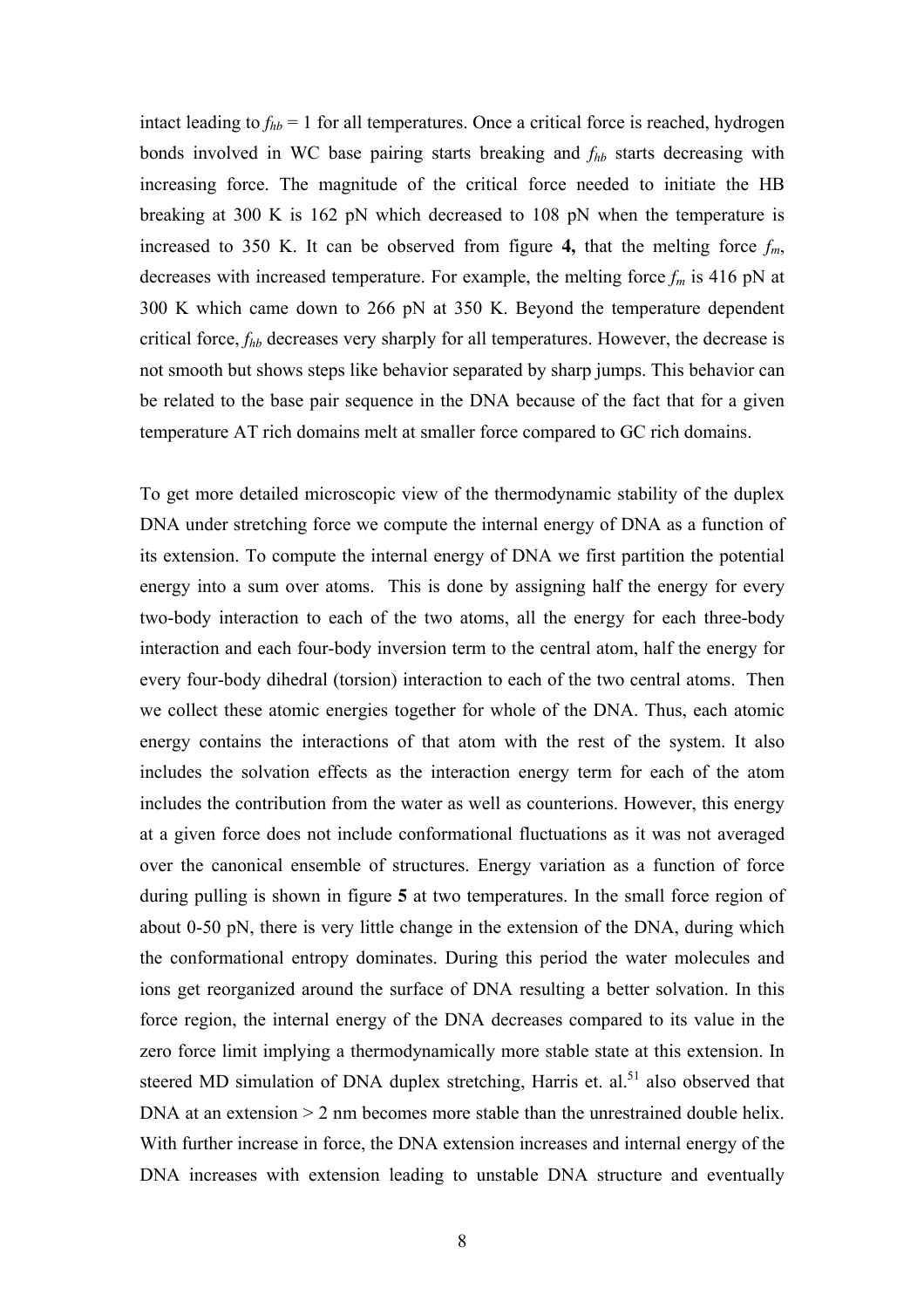DNA melts when a critical force  $f_m$  is reached. At high temperature the increase in internal energy of DNA with extension is much higher and consequently DNA melts at smaller force.

#### **3.2 Effect of forcing rate**

In AFM experiment typical pulling rate ranges from 100 to 10000 pN/s. In our simulation the slowest pulling rate we have achieved is  $10^{11}$  pN/s (or 0.0001 pN/fs) due to computation limitations. Depending on the rate of pulling the molecular adhesion bond strength varies. Theoretically it has been found that the bond strength increases as the logarithm of the pulling rate  $60$ . Therefore, when DNA is pulled at faster rate, the HB strength of the base pair is expected to increase dynamically and hence the DNA should melt at higher force. To see this feature, we have done the pulling simulation of DNA at a higher forcing rate of 0.001 pN/fs and compare the results with the pulling rate of 0.0001 pN/fs. The variation of *fhb* as a function of force at two rates is shown in figure **6**. We see that when DNA is pulled at faster rate, the HBs start breaking at larger force compared with slower rate of pulling. When increased the force after HBs start breaking, there is a sudden decrease in *fhb* and eventually goes to 0.2 where the DNA is in a melting condition. The corresponding melting force  $f_m$  is very high when pulled with 0.001 pN/fs rate. It would be interesting to study the melting process associated with the overstretching transition when DNA is pulled with slower rate closer to the AFM pulling rate which will require significant computational resources.

#### **3.3 Unzipping Transition**

So far we have discussed duplex melting when the force is applied along the helical axis of DNA. When the force is applied perpendicular to the helical axis as shown in figure 1 (**b**), the two strands start separating from each other like a zipper and DNA undergoes an unzipping transition. We define the distance between 3' and 5' atoms at the same end where force is applied as ds-separation  $(x)$ . The ds-separation is plotted as a function of force in figure **7** at various temperatures. Up to a critical force which depends on temperature there is no change in the ds-separation. Once a critical force is reached HB between the base pairs gets disrupted and two strands start separating from each other. The magnitude of critical force at which the two strands start separating from each other decreases with increase in temperature. This is due to the fact that the increased temperature helps overcome the free energy barrier of base pair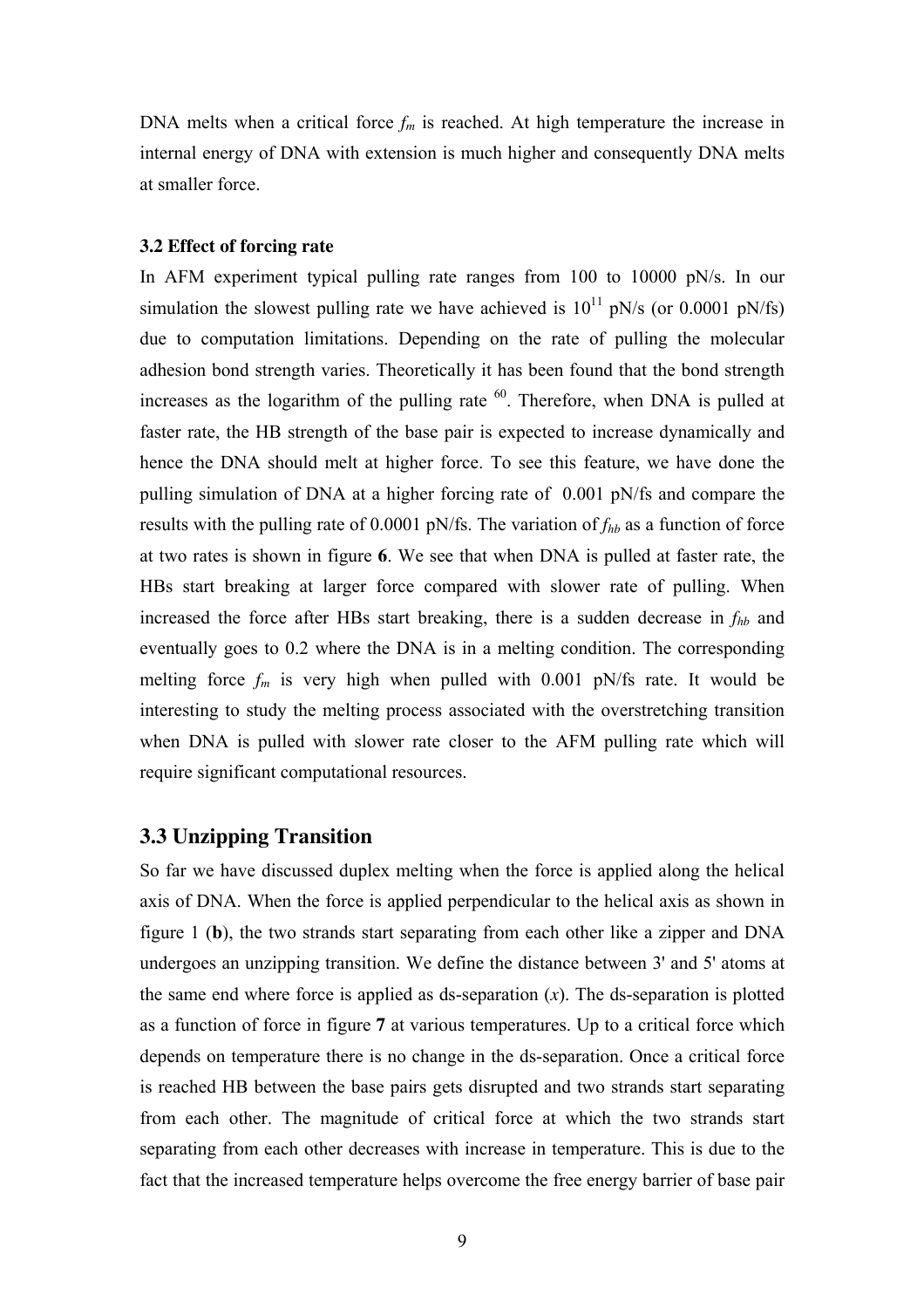opening and hence makes it easier to pull apart the two strands. For example at 300 K, ds-separation starts increasing at a critical force of 237 pN which is decreased to 131 pN at temperature 350 K. Beyond this critical force the ds-separation increases rapidly and shows jumps and pauses. Pauses and jumps are due to the large force that is required to overcome the energy barrier due to hydrogen bonding between base pairs. The pause duration (or width) decreases with increase in force and for very large force there is no pauses near the transition. Since DNA has double helical structure the torsional relaxation can also play significant role during the melting process. Pauses and jumps can occur if the breaking of hydrogen bonds happens much faster than the time scale of torsional relaxation. The magnitude of force during which an intermediate pause continues before another jump occurs strongly depends on the sequence. Near the melting transition the ds-separation grows very rapidly and after breaking of all HB's the two stands separate from each other. DNA unzipping experiments at constant force  $38, 61$  observed jumps in the ds-separation. Theory  $24, 39$ also predicts such jumps in ds-separation which are in very good agreement with our simulation results.

In figure **8** we plot the fraction of HB *fhb* as a function of force applied to unzip DNA at different temperatures. HBs start breaking at the critical force and *fhb* rapidly decrease with increased force. Over 120 pN, there were no broken bonds for all temperatures and eventually breaking was initiated beyond this critical force. Here also we use the same criteria for melting like in overstretching case i.e., DNA is melted when 80% HBs were broken and correspondingly the melting force *fm*. The fraction of HB *fhb* as a function of force curve has also jumps and pauses which can be again attributed to the sequence effects. The melting of DNA observed at a melting force of 355 pN for temperature 300 K and at 253 pN for temperature 350 K clearly indicating that the melting force  $f_m$  decrease with increased temperature. Figure 9 shows the instantaneous snapshots at various forces while unzipping the DNA. In the case of pulling along the helix axis, the AT rich region melts early at smaller forces compared to the GC rich region as shown in figure **3**. This is because the AT base pair contains two HBs whereas the GC base pair contains three HBs which require more force to break. But during unzipping we don't see the early breaking of AT base pair instead melting starts right from the end of the DNA where the force is applied.

## **4. Summary and Conclusion**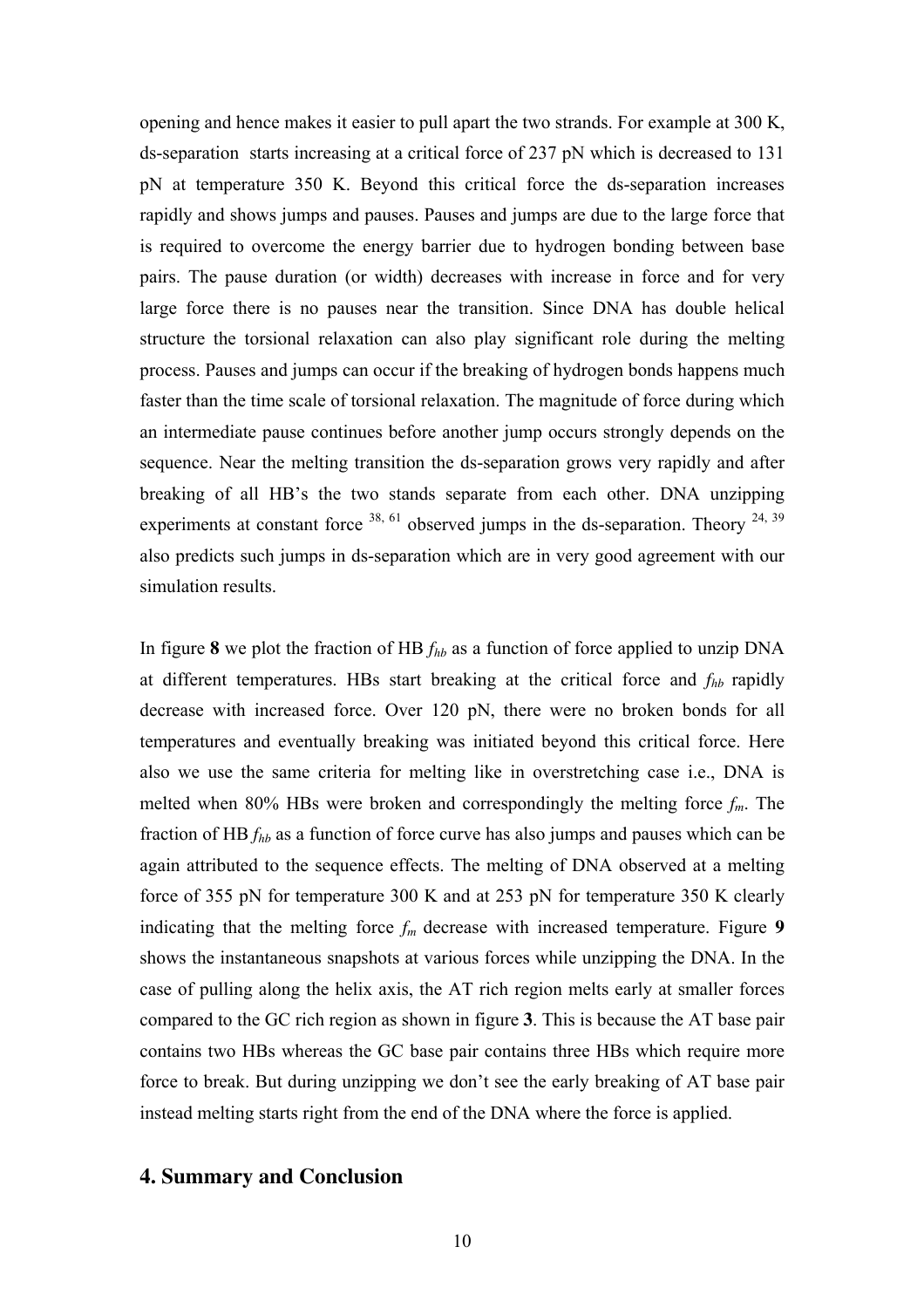To summarize, we use fully atomistic simulation to study the process of DNA melting under external force for short DNA duplex. When DNA is pulled along the helical axis at constant force it undergoes large conformational change and after a critical force (e.g. 100 pN at 300K) is reached DNA has an extension of 20-25% but no base pairs are melted. In the force range of 100-200 pN DNA extension goes up to 50%. During this extension we see the local melting of some base pairs. The snapshots at in the figure **3** indicate that the central AT base pairs melt earlier than the terminal GC base pairs during this extension. At an extension close to double its initial contour length DNA undergoes an overstretching transition. This transition can be viewed as a melting transition when analyzed in terms of the breaking of hydrogen bonds between the bases. Such picture is consistent with the earlier atomistic simulation studies by Piana <sup>50</sup> as well as experimental data from Bloomfield and co-workers <sup>45-47, 62</sup>. The value of  $f_{hb} = 0$  at certain force means that there is no hydrogen bonding between the bases of the opposite strands indicating the complete unbinding/melting transition of the two strands. The transition is highly cooperative in the sense that after a critical force *fhb* shows sharp decrease as a function of force with intermediate plateaus. Whether the presence of plateaus in the variation of *fhb* as a function of force indicates a discontinuous transition is not yet clear and needs further investigation. Also the presence of multi step patterns was not observed in earlier simulation studies  $50, 52$ . The force at which the unbinding transition occurs depends strongly on the temperatures. With the increase in temperature the free energy barrier to the melting decreases and DNA melts at lower force. The temperature dependence of the free energy of melting will be investigated in future. The force corresponding to the duplex melting at a given temperature strongly depends on the direction of the applied force as well. So for the unzipping case when the force is applied perpendicular to the helical axis, DNA melts at a lower force. Again this observation is consistent with the available experimental and theoretical observation  $^{63}$ . During unzipping also we observe series of jumps and plateaus as is evident both in the DNA separation as well as in the variation of *fhb* as a function of force which corresponds to the energy barrier to break the different base pairing. These findings are in excellent agreement with the available literature data  $38$ ,  $39$ ,  $61$  and demonstrate that nanosecond long all atom simulations with the present DNA force field can give valuable microscopic details of the melting phenomena. Future study will focus on the DNA unzipping transition at various salt concentration, different lengths and base pair sequence of DNA and with different pulling rates. Another important aspect would to study the low temperature,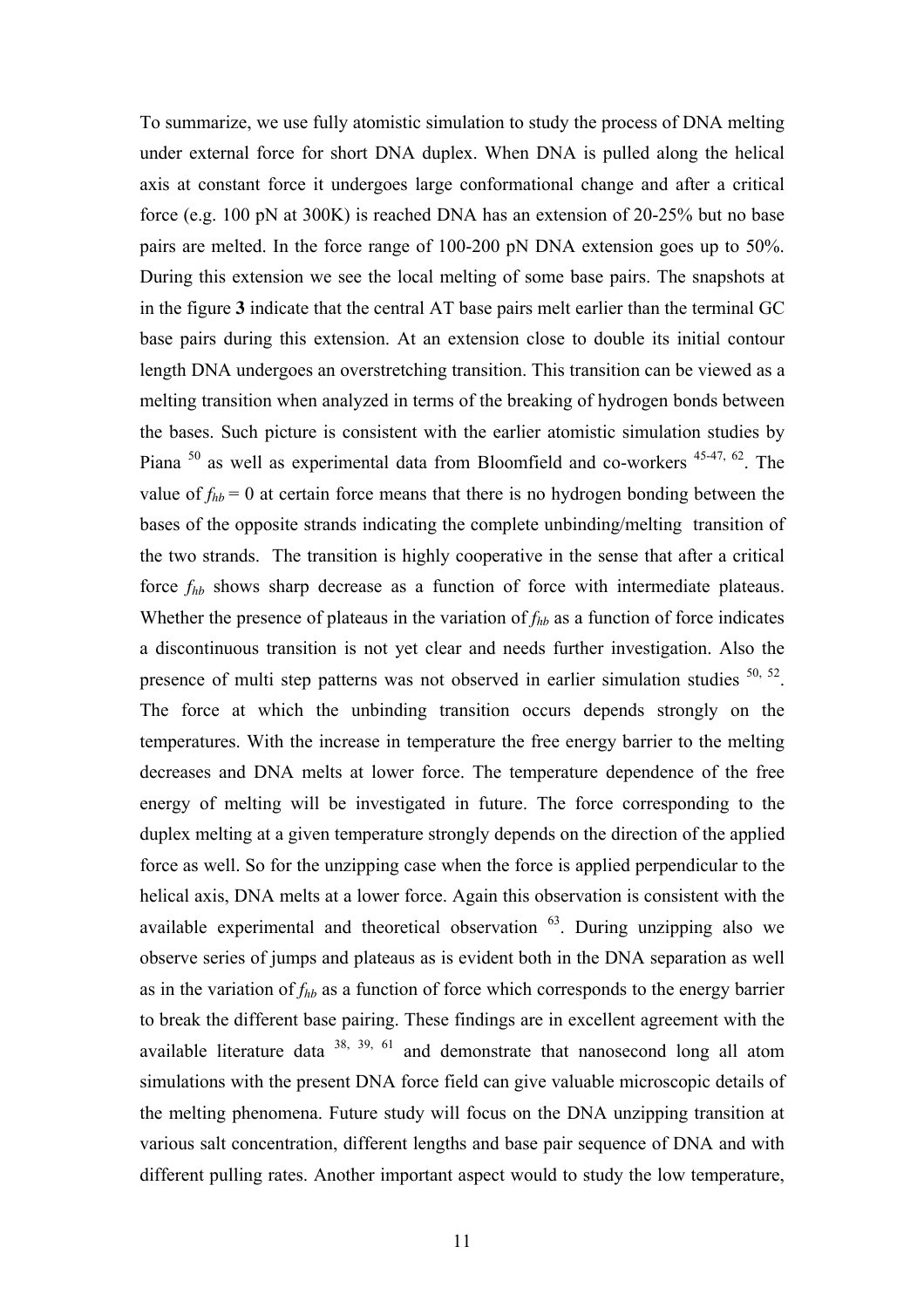low force region of the force-temperature (f-T plane) phase diagram to explore the reentrant behavior in the DNA melting if any. Several theoretical studies have predicted a re-entrant region in f-T phase diagram at low T for finite forces where DNA denaturation occurs with decreasing  $T^{17, 64, 65}$ . However, no microscopic studies or experiments exist to confirm or disapprove such claim.

## **Acknowledgement**

We acknowledge the financial support from Department of Science and Technology (DST) and University Grants Commission (UGC), India. MS thanks Geetanjali for helping in drawing figure **1**.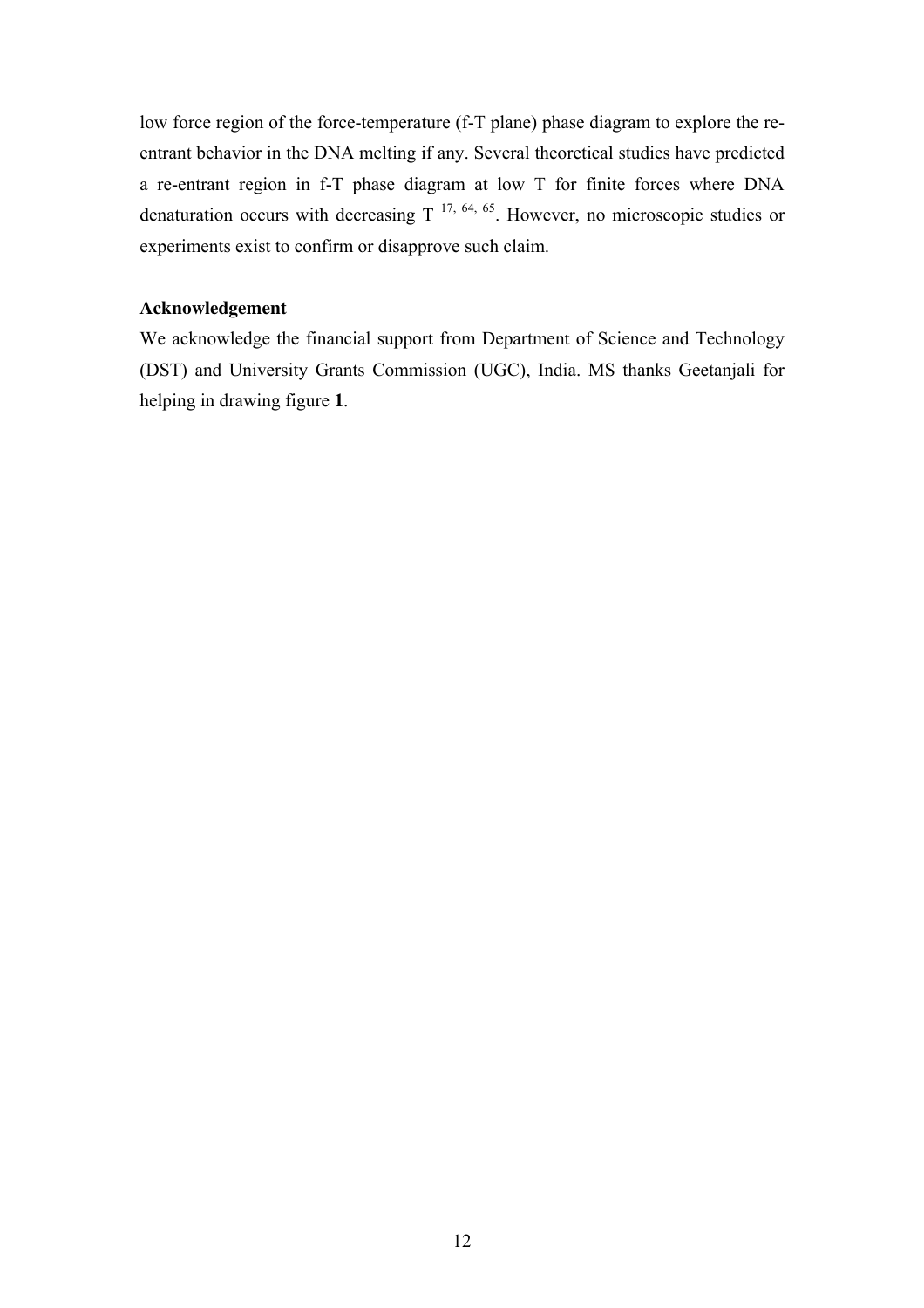#### **References**

1. Ageno, M.; Dore, E.; Frontali, C. Biophysical Journal **1969,** 9, (11), 1281-&.

2. Wartell, R. M.; Benight, A. S. Physics Reports-Review Section of Physics Letters **1985,** 126, (2), 67-107.

3. Ambjornsson, T.; Banik, S. K.; Krichevsky, O.; Metzler, R. Physical Review Letters **2006,** 97, (12).

4. Ambjornsson, T.; Banik, S. K.; Krichevsky, O.; Metzler, R. Biophysical Journal **2007,** 92, (8), 2674-2684.

- 5. Fogedby, H. C.; Metzler, R. Physical Review Letters **2007,** 98, (7).
- 6. Bar, A.; Kafri, Y.; Mukamel, D. Physical Review Letters **2007,** 98, (3).
- 7. Novotny, T.; Pedersen, J. N.; Ambjornsson, T.; Hansen, M. S.; Metzler, R. Epl **2007,** 77, (4).
- 
- 8. Poland, D.; Scheraga, H. A. Journal of Chemical Physics **1966,** 45, (5), 1456-&.
- 9. Kafri, Y.; Mukamel, D.; Peliti, L. Physical Review Letters **2000,** 85, (23), 4988-4991. 10. Kafri, Y.; Mukamel, D.; Peliti, L. European Physical Journal B **2002,** 27, (1), 135-146.
- 11. Blossey, R.; Carlon, E. Physical Review E **2003,** 68, (6).
- 12. Kumar, S.; Giri, D. Journal of Chemical Physics **2006,** 125, (4).
- 13. Everaers, R.; Kumar, S.; Simm, C. Physical Review E **2007,** 75, (4).
- 14. Fisher, M. E. Journal of Chemical Physics **1966,** 45, (5), 1469-&.
- 15. Fisher, M. E. Journal of Statistical Physics **1984,** 34, (5-6), 667-729.

16. Poland, D.; Scheraga, A., Theory of Helix-coil transition in biopolyners. Academic:

- New York, 1970. 17. Hanke, A.; Ochoa, M. G.; Metzler, R. Physical Review Letters **2008,** 1, (1).
- 18. Richard, C.; Guttmann, A. J. Journal of Statistical Physics **2004,** 115, (3-4), 925-947.
- 19. Peyrard, M.; Bishop, A. R. Physical Review Letters **1989,** 62, (23), 2755-2758.
- 20. Peyrard, M. Nonlinearity **2004,** 17, (2), R1-R40.
- 21. Buyukdagli, S.; Joyeux, M. Physical Review E **2008,** 77, (3).
- 22. Buyukdagli, S.; Joyeux, M. Physical Review E **2007,** 76, (2).
- 23. Joyeux, M.; Buyukdagli, S.; Sanrey, M. Physical Review E **2007,** 75, (6).
- 24. Lubensky, D. K.; Nelson, D. R. Physical Review Letters **2000,** 85, (7), 1572-1575.
- 25. Sebastian, K. L. Physical Review E **2000,** 62, (1), 1128-1132.
- 26. Kapri, R.; Bhattacharjee, S. M. Journal of Physics-Condensed Matter **2006,** 18, (14), S215-S223.
- 27. Bhattacharjee, S. M. Journal of Physics a-Mathematical and General **2000,** 33, (45), L423-L428.
- 28. Singh, N.; Singh, Y. European Physical Journal E **2005,** 17, (1), 7-19.
- 29. Marko, J. F.; Siggia, E. D. Macromolecules **1995,** 28, (26), 8759-8770.

30. Bustamante, C.; Marko, J. F.; Siggia, E. D.; Smith, S. Science **1994,** 265, (5178), 1599-1600.

31. Allemand, J. F.; Bensimon, D.; Lavery, R.; Croquette, V. Proceedings of the National Academy of Sciences of the United States of America **1998,** 95, (24), 14152-14157.

32. Rief, M.; Clausen-Schaumann, H.; Gaub, H. E. Nature Structural Biology **1999,** 6, (4), 346-349.

33. Bustamante, C.; Macosko, J. C.; Wuite, G. J. L. Nature Reviews Molecular Cell Biology **2000,** 1, (2), 130-136.

- 34. Gosse, C.; Croquette, V. Biophysical Journal **2002,** 82, (6), 3314-3329.
- 35. Strick, T. R.; Croquette, V.; Bensimon, D. Nature **2000,** 404, (6780), 901-904.

36. Bockelmann, U.; Thomen, P.; Essevaz-Roulet, B.; Viasnoff, V.; Heslot, F. Biophysical Journal **2002,** 82, (3), 1537-1553.

37. EssevazRoulet, B.; Bockelmann, U.; Heslot, F. Proceedings of the National Academy of Sciences of the United States of America **1997,** 94, (22), 11935-11940.

38. Danilowicz, C.; Coljee, V. W.; Bouzigues, C.; Lubensky, D. K.; Nelson, D. R.; Prentiss, M. Proceedings of the National Academy of Sciences of the United States of America **2003,** 100, (4), 1694-1699.

39. Lubensky, D. K.; Nelson, D. R. Physical Review E **2002,** 65, (3).

40. Smith, P. E.; Pettitt, B. M. Journal of Chemical Physics **1996,** 105, (10), 4289-4293.

41. Vologodskii, A. Macromolecules **1994,** 27, (20), 5623-5625.

42. Lai, P. Y.; Zhou, Z. C. Physica a-Statistical Mechanics and Its Applications **2003,** 321, (1-2), 170-180.

43. Cluzel, P.; Lebrun, A.; Heller, C.; Lavery, R.; Viovy, J. L.; Chatenay, D.; Caron, F. Science **1996,** 271, (5250), 792-794.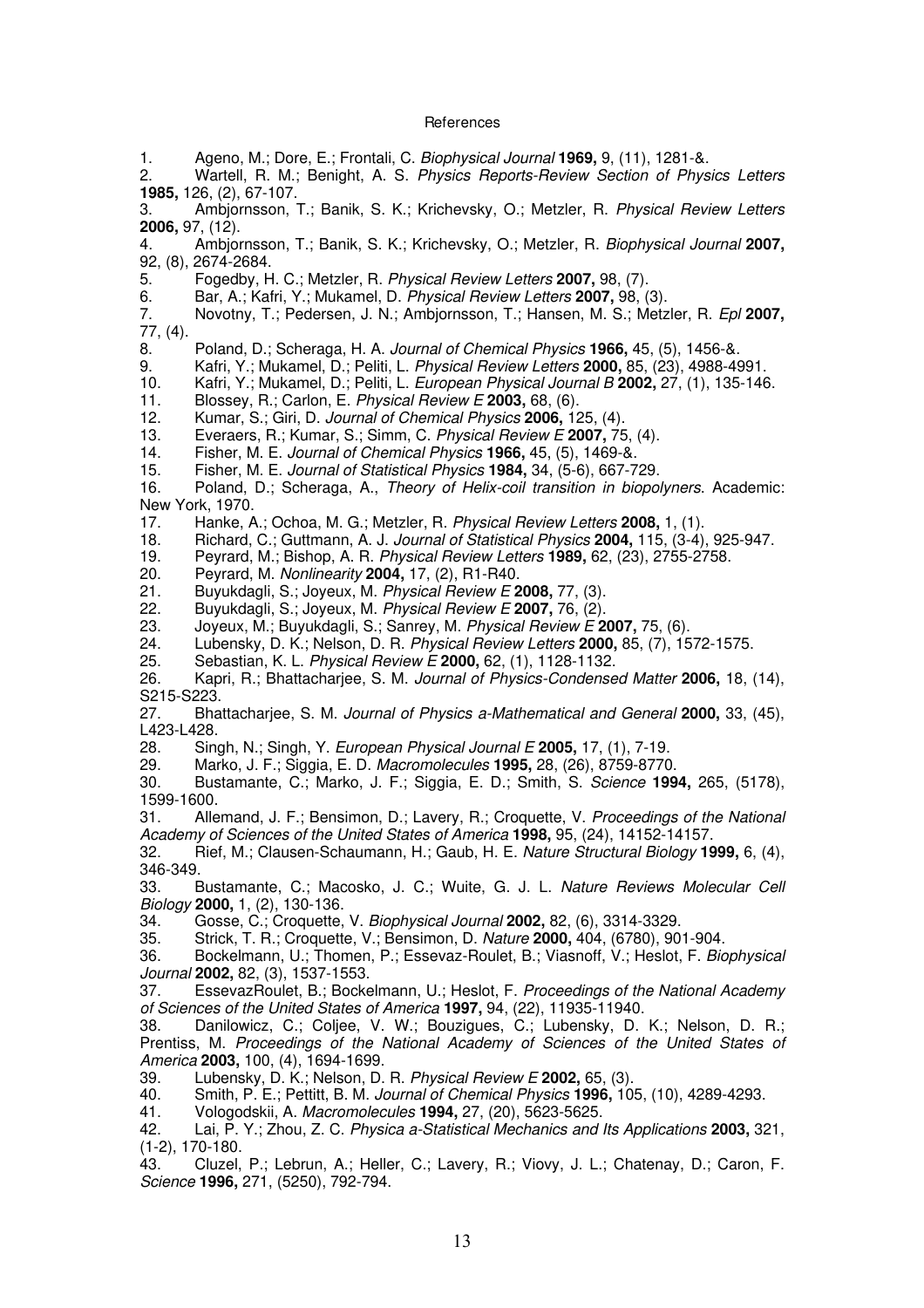44. Lebrun, A.; Lavery, R. Nucleic Acids Research **1996,** 24, (12), 2260-2267.

45. Williams, M. C.; Wenner, J. R.; Rouzina, L.; Bloomfield, V. A. Biophysical Journal **2001,** 80, (2), 874-881.

46. Rouzina, I.; Bloomfield, V. A. Biophysical Journal **2001,** 80, (2), 882-893.

47. Rouzina, I.; Bloomfield, V. A. Biophysical Journal **2001,** 80, (2), 894-900.

48. Shokri, L.; McCauley, M. J.; Rouzina, I.; Williams, M. C. *Biophysical Journal* **2008,** 95, 1248-1255.

49. Lohikoski, R.; Timonen, J.; Laaksonen, A. Chemical Physics Letters **2005,** 407, (1-3), 23-29.

50. Piana, S. Nucleic Acids Research **2005,** 33, (22), 7029-7038.

51. Harris, S. A.; Sands, Z. A.; Laughton, C. A. Biophysical Journal **2005,** 88, (3), 1684- 1691.

52. Piana, S. Journal of Physical Chemistry A **2007,** 111, (49), 12349-12354.

53. Case, D. A.; Darden, T. A.; Cheatham III, T. E.; Simmerling, C. L.; Wang, J.; Duke, R. E.; Luo, R.; Merz, K. M.; Pearlman, D. A.; Crowley, M.; Walker, R. C.; Zhang, W.; Wang, B.; Hayik, S.; Roitberg, A.; Seabra, G.; Wong, K. F.; Paesani, F.; Wu, X.; Brozell, S.; Tsui, V.; Gohlke, H.; Yang, L.; Tan, C.; Mongan, J.; Hornak, V.; Cui, G.; Beroza, P.; Mathews, D. H.; Schafmeister, C.; Ross, W. S.; Kollman, P. A. AMBER9, University of California, San Francisco., 2006.<br>54. Duan. Y..

Duan, Y., Wu, C., Chowdhury, S., Lee, M.C., Xiong, G., Zhang, W., yang, R., Cieplak, P., Luo, R., Lee, T. . J. Comput. Chem. **2003,** 24, 1999 - 2012.

55. Wang, J. Nucleic Acids Research **2000,** 28, (16), 3011-3016.

56. Darden, T.; York, D.; Pedersen, L. Journal of Chemical Physics **1993,** 98, (12), 10089-10092.

57. Essmann, U.; Perera, L.; Berkowitz, M. L.; Darden, T.; Lee, H.; Pedersen, L. G. Journal of Chemical Physics **1995,** 103, (19), 8577-8593.

58. Maiti, P. K.; Pascal, T. A.; Vaidehi, N.; Goddard, W. A. NUCLEIC ACIDS RES **2004,** 32, (20), 6047-6056.<br>59. Maiti, P. K.: I

59. Maiti, P. K.; Bagchi, B. Nano Letters **2006,** 6, (11), 2478-2485.

60. Evans, E.; Ritchie, K. Biophysical Journal **1997,** 72, (4), 1541-1555.

61. Weeks, J. D.; Lucks, J. B.; Kafri, Y.; Danilowicz, C.; Nelson, D. R.; Prentiss, M. Biophysical Journal **2005,** 88, (4), 2752-2765.

62. Williams, M. C.; Wenner, J. R.; Rouzina, I.; Bloomfield, V. A. Biophysical Journal **2001,** 80, (4), 1932-1939.

63. Kumar, S.; Giri, D. Physical Review Letters **2007,** 98, (4).

64. Marenduzzo, D.; Bhattacharjee, S. M.; Maritan, A.; Orlandini, E.; Seno, F. Physical Review Letters **2002,** 88, (2).

65. Orlandini, E.; Bhattacharjee, S. M.; Marenduzzo, D.; Maritan, A.; Seno, F. Journal of Physics a-Mathematical and General **2001,** 34, (50), L751-L758.

66. Humphrey, W.; Dalke, A.; Schulten, K. J. Mol. Graph. **1996**, 14, 33-&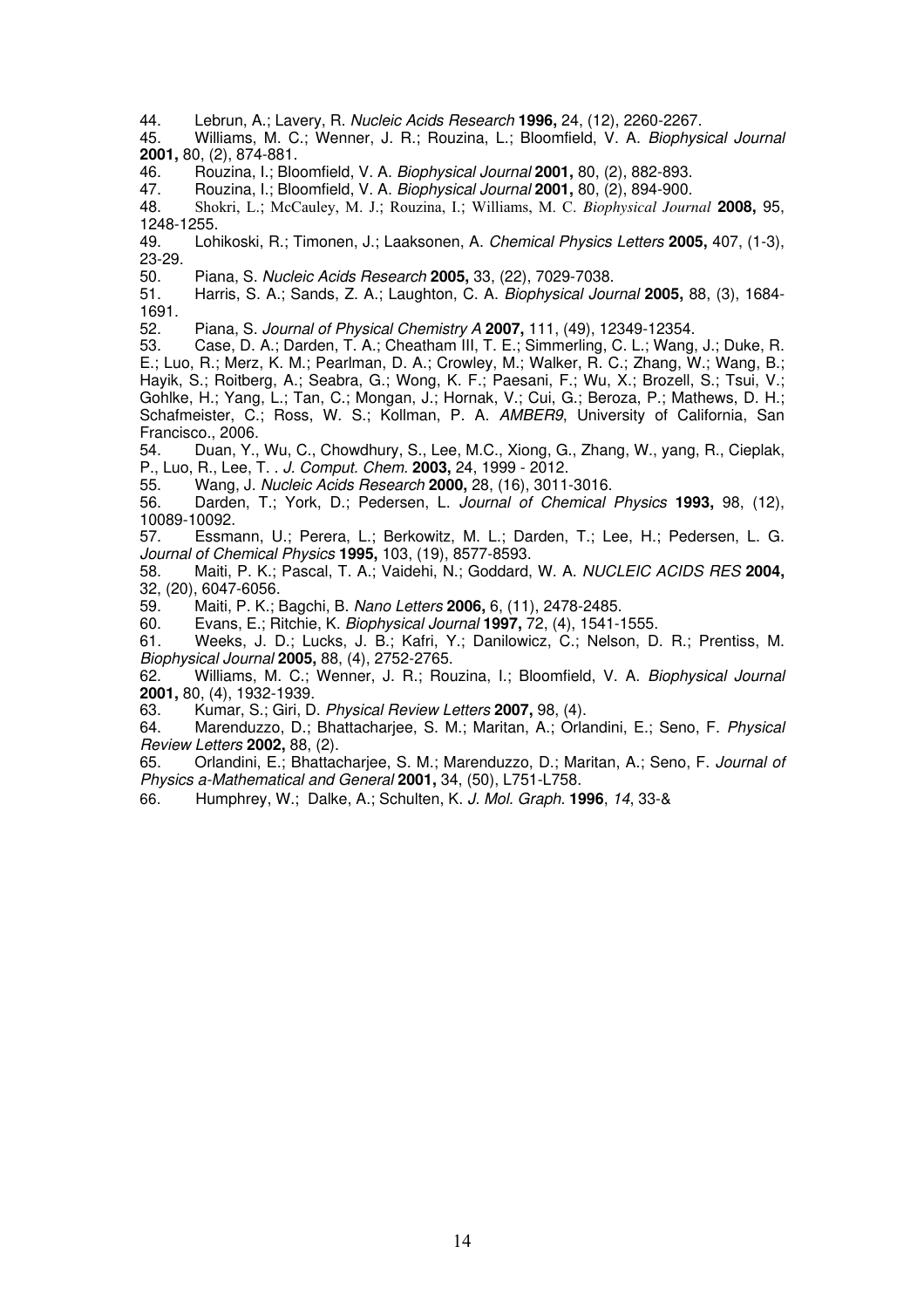

Figure **1:** Schematic diagram of the forcing protocol for applying force (**a**) along the helix axis with a fixed end and (**b**) perpendicular to the helix axis with free end of DNA.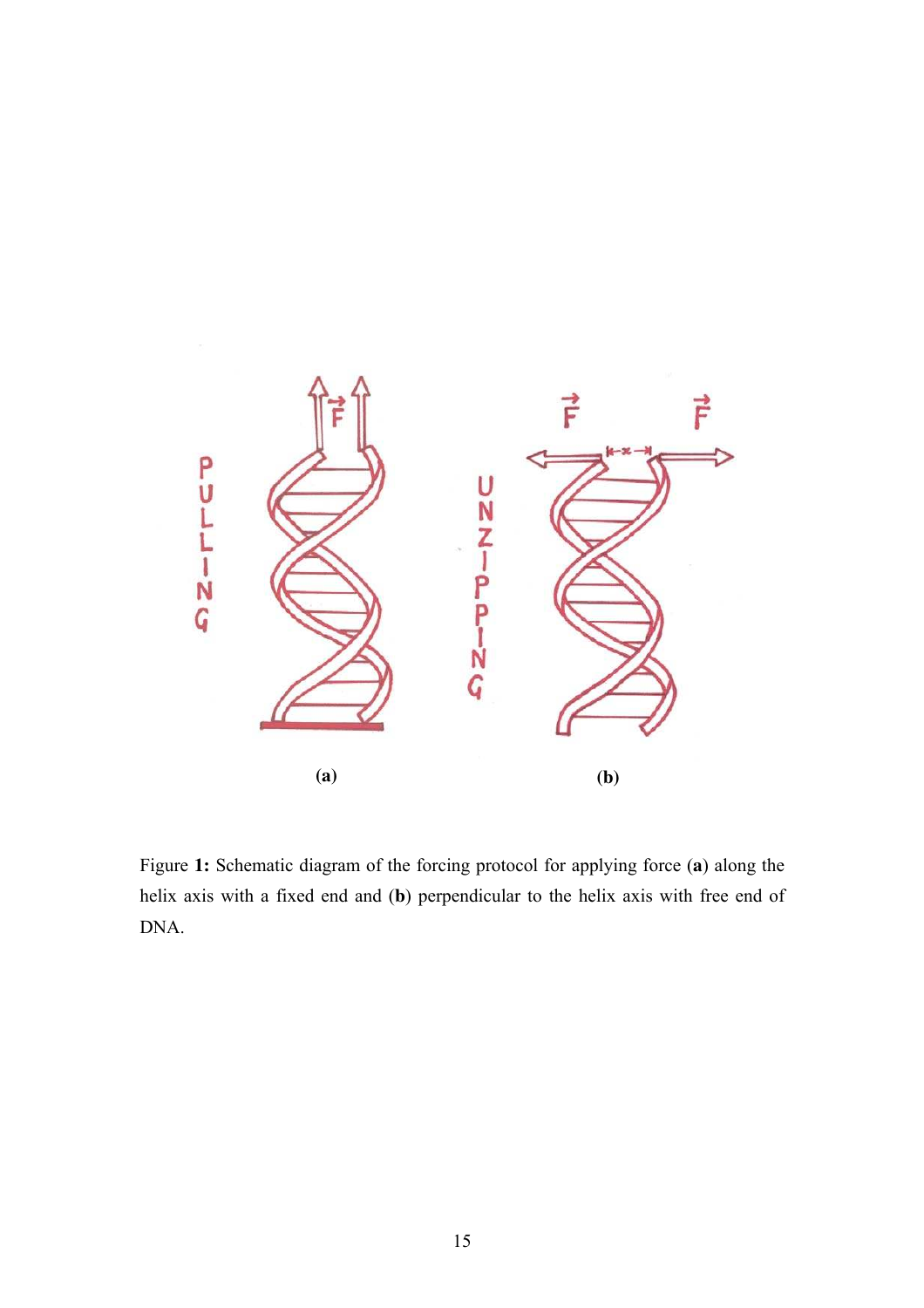

Figure **2**: Force-extension curve of 12-mer dsDNA when force is applied along the helix axis with 0.0001 pN/fs rate at various temperatures. With increased temperature the magnitude of force at which DNA extends double of its length, decreases indicating the force induced DNA melting.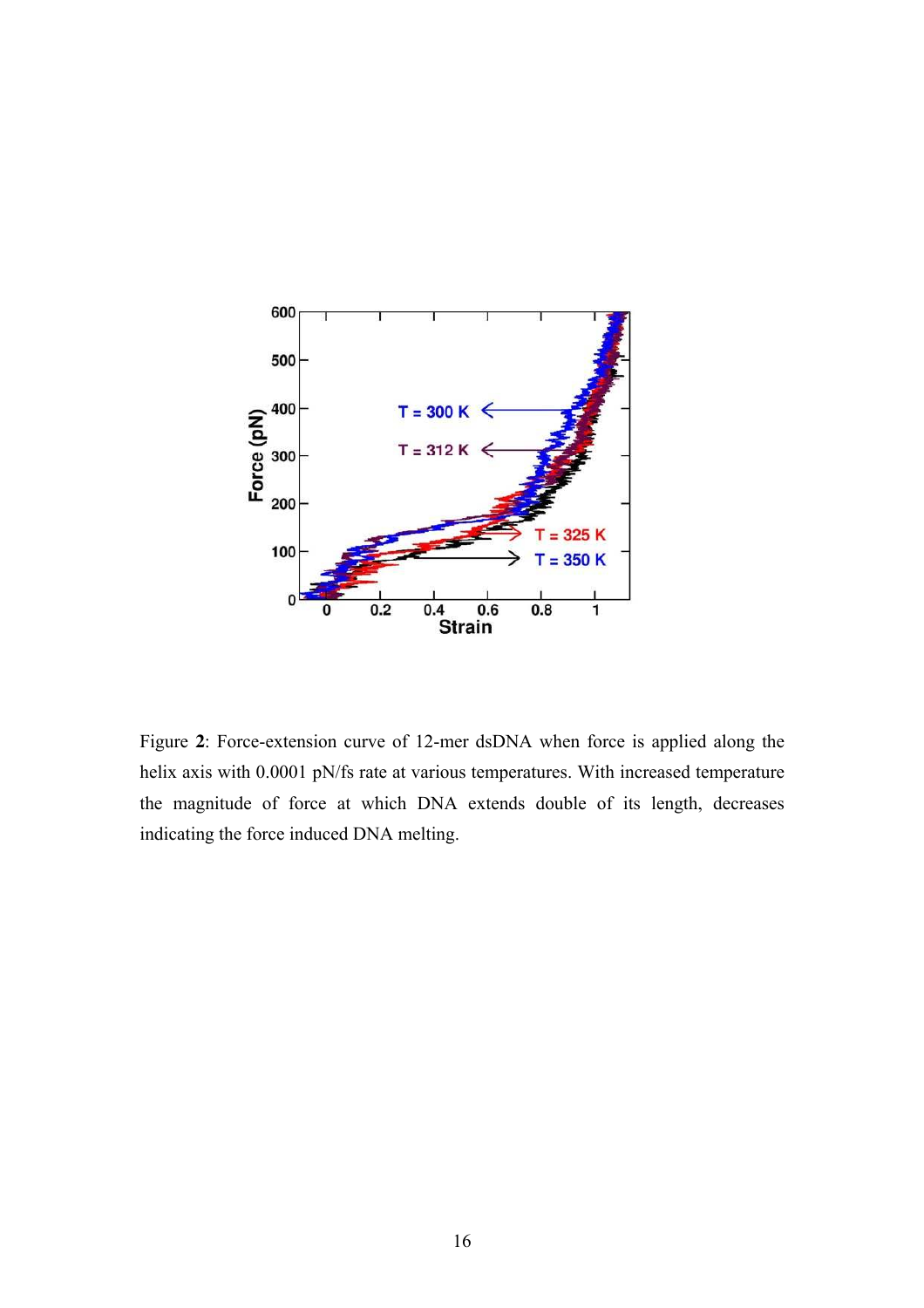

Figure **3**: Instantaneous snapshots of DNA at various pulling forces when pulled along the helical axis. These snapshots correspond to  $T = 350K$ . Note that at 150pN when the DNA extension is around 25-30% AT base pairs in the middle of the DNA starts melting whereas terminal GC base pairs melt at higher extension occurring at higher force. Similar picture holds good at other temperatures as well. For clarity water molecules and ions were not shown in the picture. These snapshots have been generated using VMD software <sup>66</sup> developed at UIUC.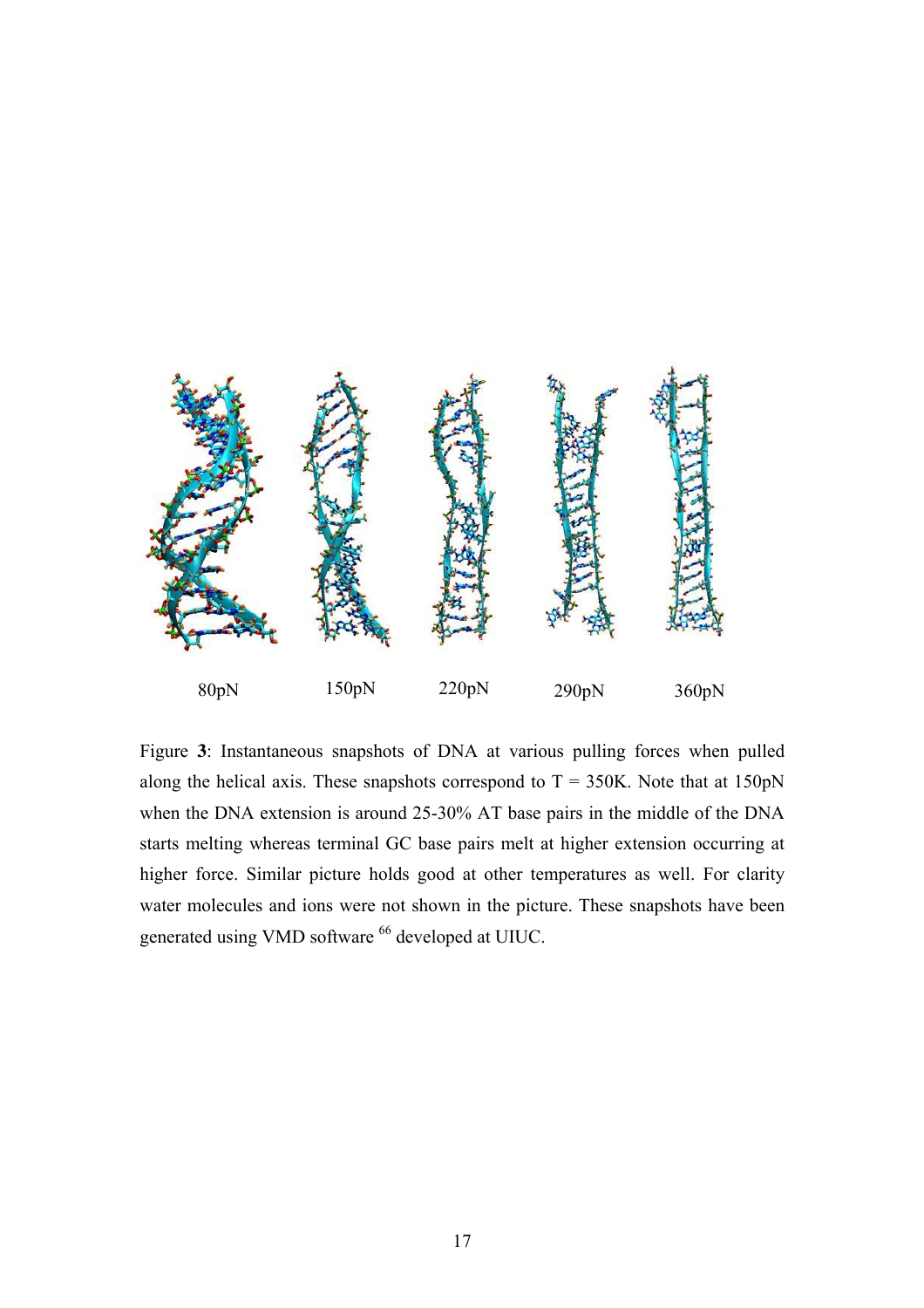

Figure **4**: Fraction of Watson-Crick H-bonds (*fhb)* as a function of force applied along the dsDNA helix axis at various temperatures. The rate of pulling DNA is 0.0001 pN/fs. DNA melts at smaller force with increased temperature.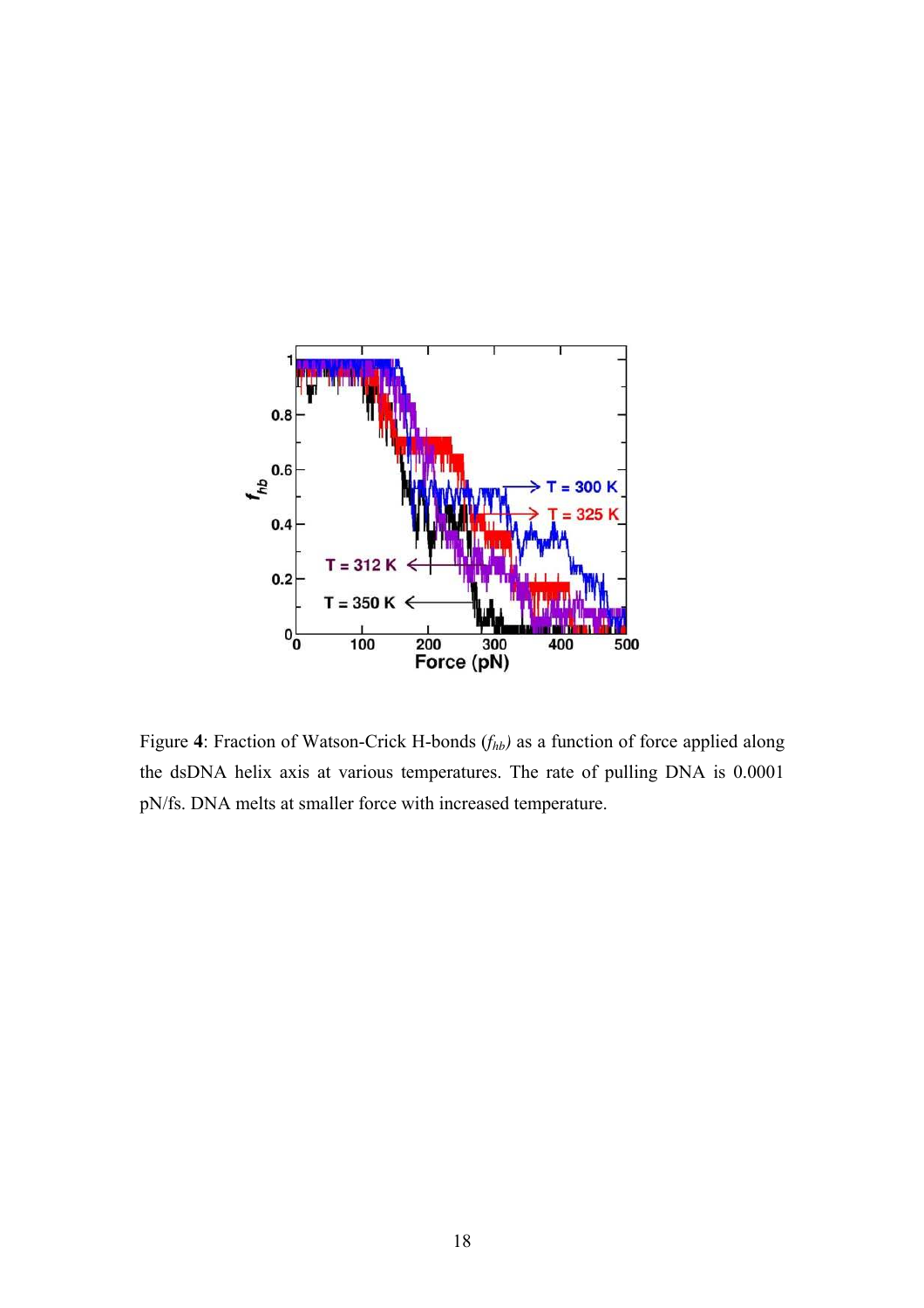

Figure **5**: Total internal energy of the DNA as a function of force at 300K and 350K. Increase of energy with pulling force indicates the destabilization of the DNA.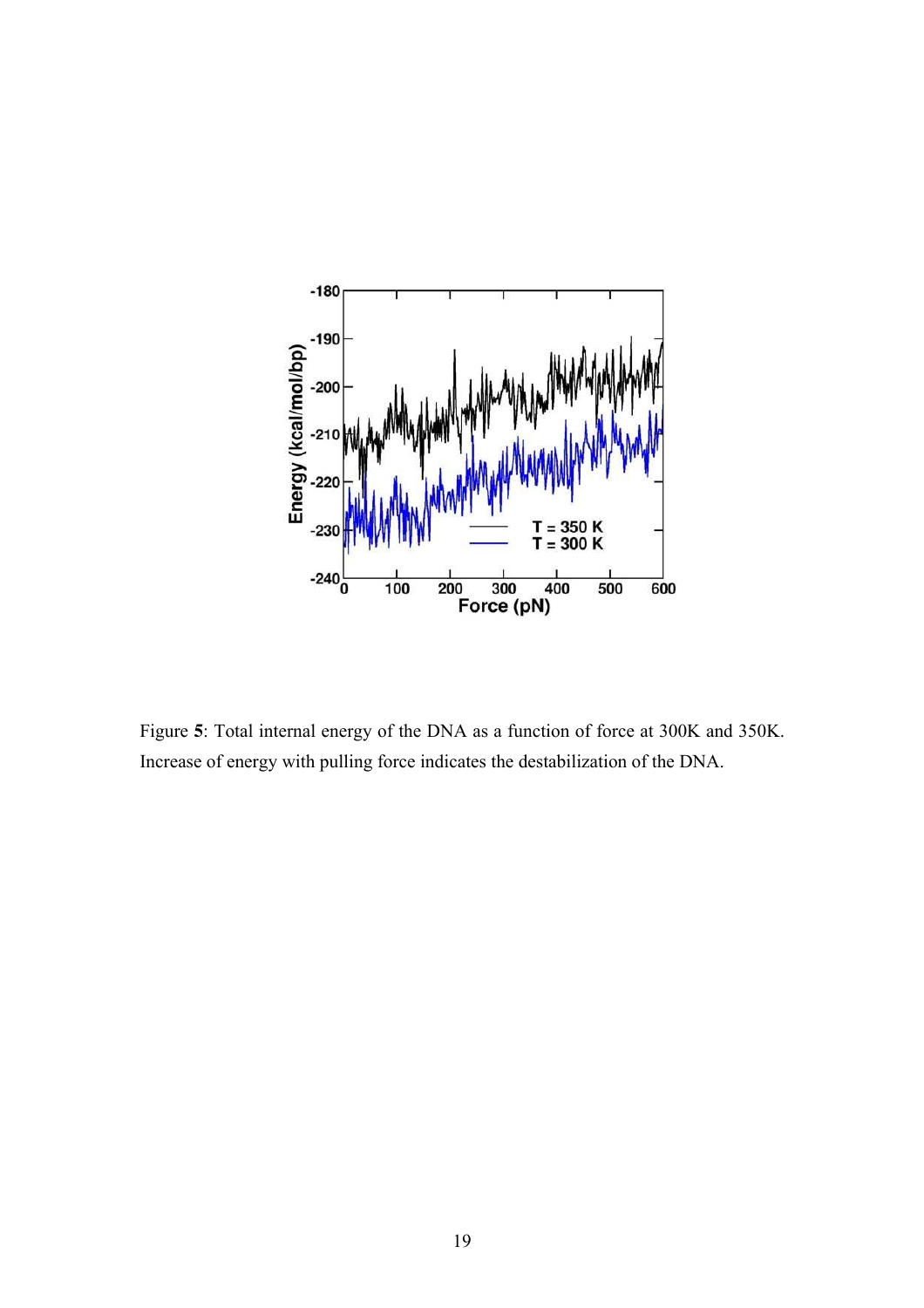

Figure **6**: Fraction of hydrogen bonds as a function of pulling force at two different pulling rates. With higher pulling rate of 0.001 pN/fs DNA melts at higher force compared to the case when DNA is pulled slowly at 0.0001 pN/fs rate.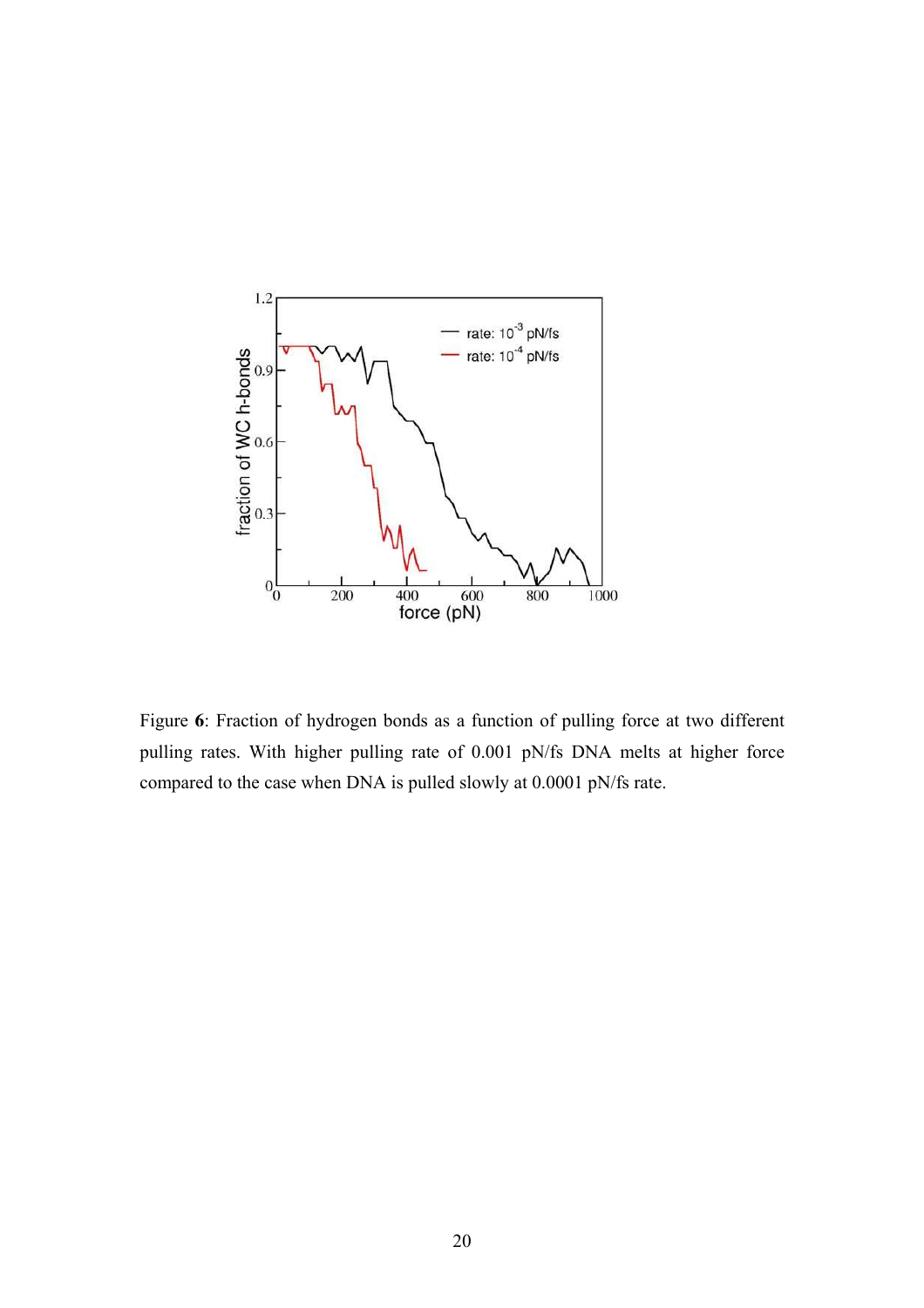

Figure **7**: ds-Separation of DNA as a function of unzipping force at various temperatures. We see jumps in the separation distance with unzipping force.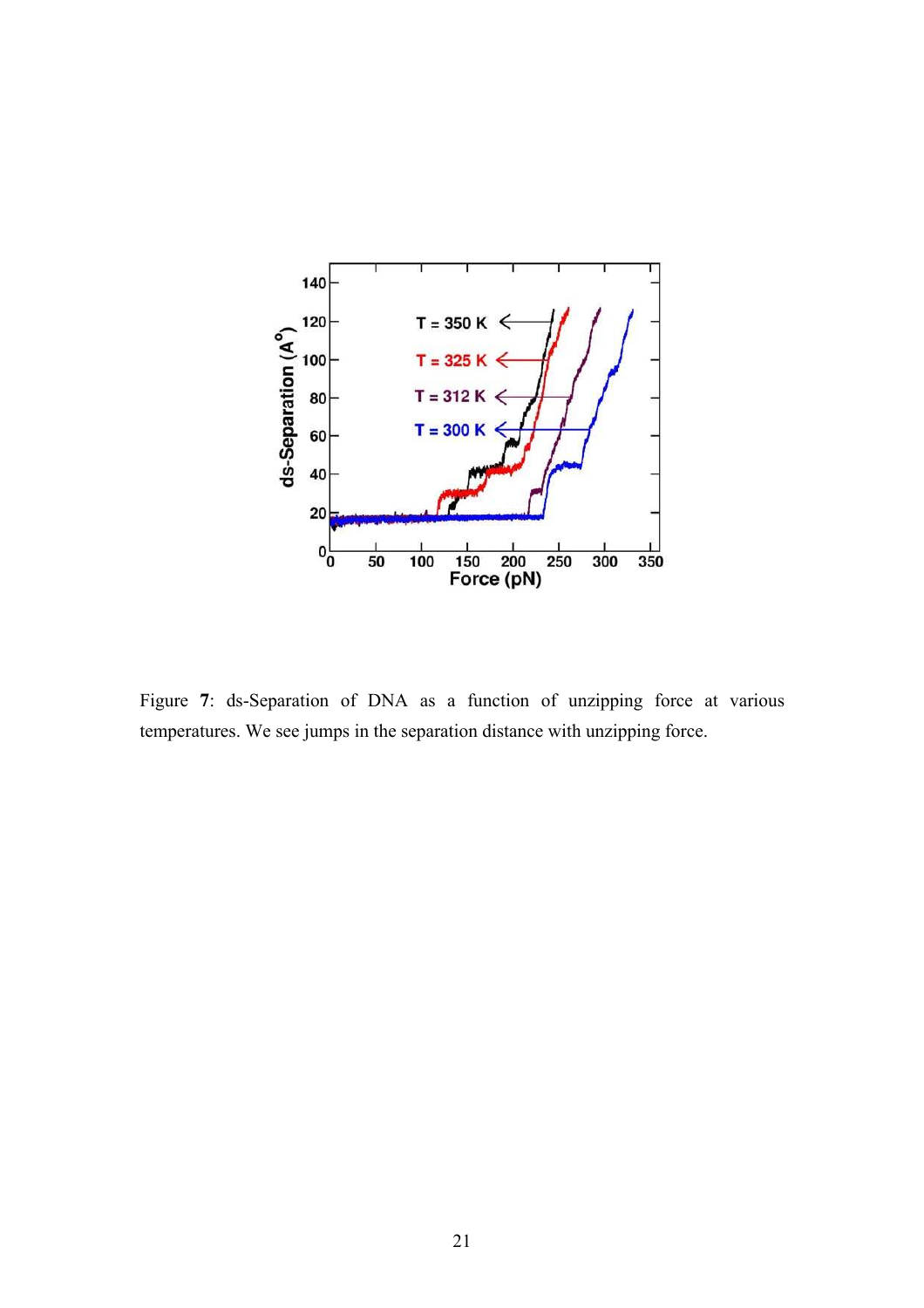

Figure **8**: Fraction of Watson-Crick H-bonds *fhb* as a function of force applied perpendicular to the dsDNA helix axis at various temperatures. The rate of pulling DNA is 0.0001 pN/fs. DNA melts at smaller force with increased temperature. We observe the jumps in the melting curve.